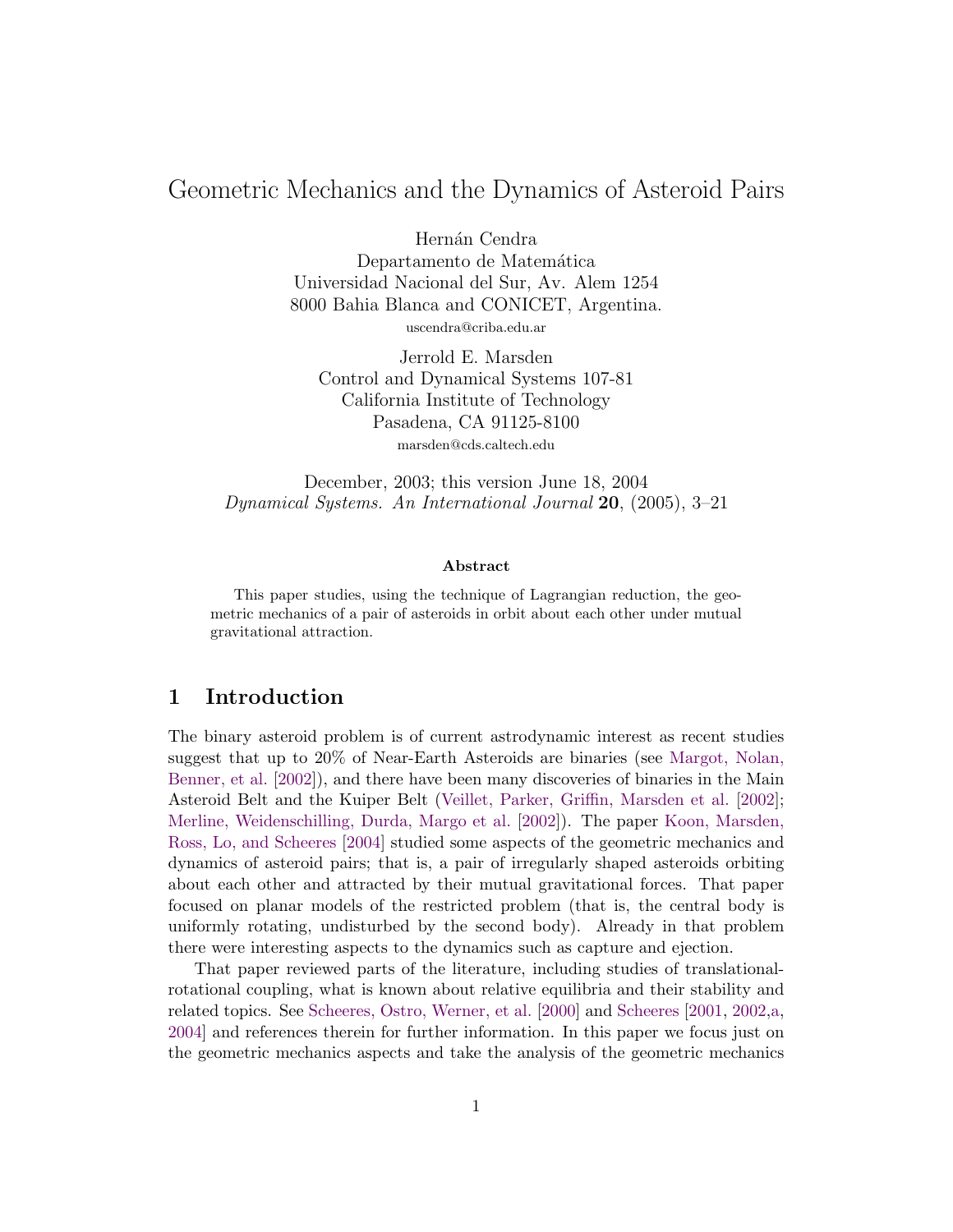aspects begun in [Koon, Marsden, Ross, Lo, and Scheeres](#page-18-1) [\[2004\]](#page-18-1) a little bit further. We shall focus, in particular on the general case of two irregular bodies in orbit about each other in three dimensions. We do not attempt, in this paper, to study approximations or the hierarchy of different models that have been studied.

In a sense, our program is quite simple: to carry out Lagrangian reduction, in the sense of [Cendra, Marsden, and Ratiu](#page-18-2) [\[2001\]](#page-18-2) for this problem together with some associated structures. The configuration manifold is simply two copies of the Euclidean group of three space, namely  $Q = SE(3) \times SE(3)$  and the symmetry group is SE(3) acting by the diagonal action, which reflects the obvious overall translational and rotational symmetry of the problem. The approach we take, following this reference is to use general Lagrangian reduction methods, which rely on a specific choice of connection, whose curvature leads to a nice description of the Coriolis effects, as well as being critical for carrying out sharp stability analyses and a geometric phase analysis.

We hope that this work will lay a useful foundation for future works, such as studying relative equilibria and their stability using the energy momentum methods (as in [Simo, Lewis, and Marsden](#page-19-7) [\[1991\]](#page-19-7)), geometric phases (as in [Marsden, Mont](#page-19-8)[gomery, and Ratiu](#page-19-8) [\[1990\]](#page-19-8)), variational integrators (as in [Marsden and West](#page-19-9) [\[2001\]](#page-19-9)), transport calculations (as in [Dellnitz, Junge, Koon, et al.](#page-18-3) [\[2004\]](#page-18-3)), etc.

In addition to the asteroid pair problem, there are other full body problems that we expect will benefit from the present approach, such as problems involving underwater vehicles and swimming. See, for instance, [Radford](#page-19-10) [\[2003\]](#page-19-10); [Kanso, Marsden,](#page-18-4) [Rowley, and Melli-Huber](#page-18-4) [\[2004\]](#page-18-4).

One of the reasons we focus just on this specific problem is that despite earlier and very nice studies, such as [Maciejewski](#page-18-5) [\[1995,](#page-18-5) [1999\]](#page-18-6); Goździewski and Maciejew[ski](#page-18-7) [\[1999\]](#page-18-7), we have learned that it is important to lay the foundations of these sorts of problems based on general principles so that one can take full advantage of, for example, the energy-momentum method, dynamical systems ideas, how to place the problem in a hierarchy of problems, etc. This was already important in, for example, the paper [Koon, Marsden, Ross, Lo, and Scheeres](#page-18-1) [\[2004\]](#page-18-1), which reviewed some of the literature in the area.

### 2 Kinematics, Dynamics and Symmetry

We begin with some kinematical preliminaries.

The Configuration Manifold. This paper deals with the ideal model of asteroids as free rigid bodies in Euclidean 3-space  $\mathbb{R}^3$  under mutual gravitational attraction. Therefore, the configuration space of a single asteroid is the special Euclidean group (the semidirect product of rotations and translations), which we denote by SE(3). We think of an element  $g \in SE(3)$  as giving the position and orientation of the asteroid relative to an inertial frame. The configuration space of the two asteroid problem is similarly given by

$$
Q = \text{SE}(3) \times \text{SE}(3)
$$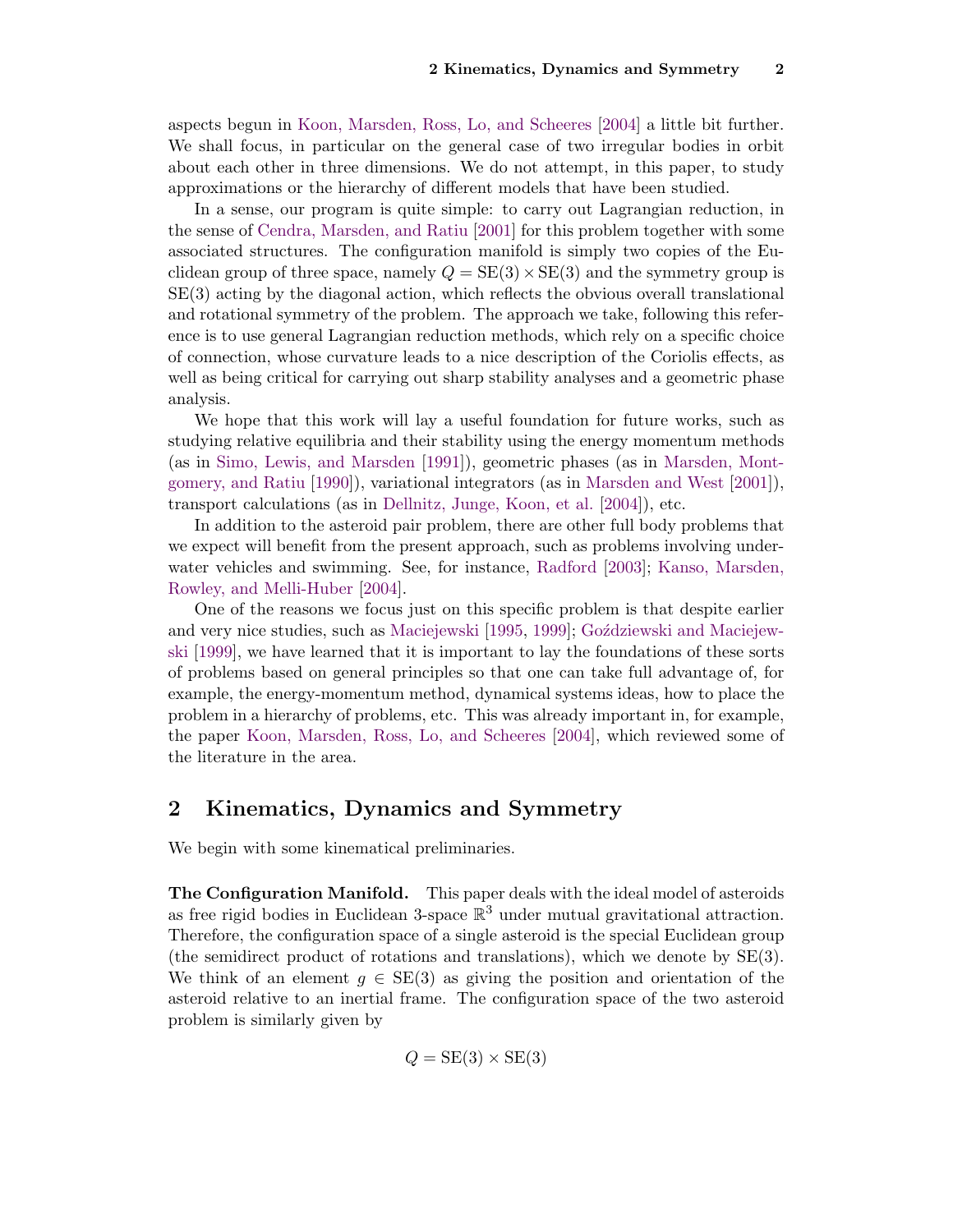and an element  $(g_1, g_2) \in Q$  represents the placement and orientation of each of the two bodies relative to a fixed inertial frame. See Figure [2.1.](#page-2-0)



<span id="page-2-0"></span>Figure 2.1: The configuration space of the asteroid pair problem is  $Q = SE(3) \times SE(3)$ . The left figure indicates how the placement and orientation of each body is given by a group element  $g_i$ . The right figure shows the asteroid pair Ida and its smaller companion Dactyl, discovered by the Galileo mission on August 28, 1993 in the asteroid belt between Mars and Jupiter.

The Lie Group SE(3). As is well-known (see, for example, [Marsden and Ratiu](#page-19-11) [\[1999\]](#page-19-11), §14.7), an element of  $SE(3)$  may be represented by a  $4 \times 4$  matrix,

$$
g = (R, a) := \begin{bmatrix} R_1^1 & R_2^1 & R_3^1 & a^1 \\ R_1^2 & R_2^2 & R_3^2 & a^2 \\ R_1^3 & R_2^3 & R_3^3 & a^3 \\ 0 & 0 & 0 & 1 \end{bmatrix},
$$

where the matrix

$$
R = \left[ \begin{array}{ccc} R_1^1 & R_2^1 & R_3^1 \\ R_1^2 & R_2^2 & R_3^2 \\ R_1^3 & R_2^3 & R_3^3 \end{array} \right]
$$

is the matrix of a rotation, that is, an element of  $SO(3)$ , and the vector  $a =$  $(a^1, a^2, a^3)$  represents a translation.

In this notation, group multiplication is given by

$$
(R, a) \cdot (S, b) = (RS, R \cdot b + a)
$$

and corresponds to  $4 \times 4$  matrix multiplication. The inverse of a group element  $(R, a)$  is given by  $(R, a)^{-1} = (R^{-1}, -R^{-1}a)$ .

If we choose an element  $X \in \mathbb{R}^3$  representing a point in the reference configuration, then the current point x is given by  $x = RX + a$ , or, using  $4 \times 4$  matrix notation,

$$
\begin{bmatrix} x \\ 1 \end{bmatrix} = g \begin{bmatrix} X \\ 1 \end{bmatrix}.
$$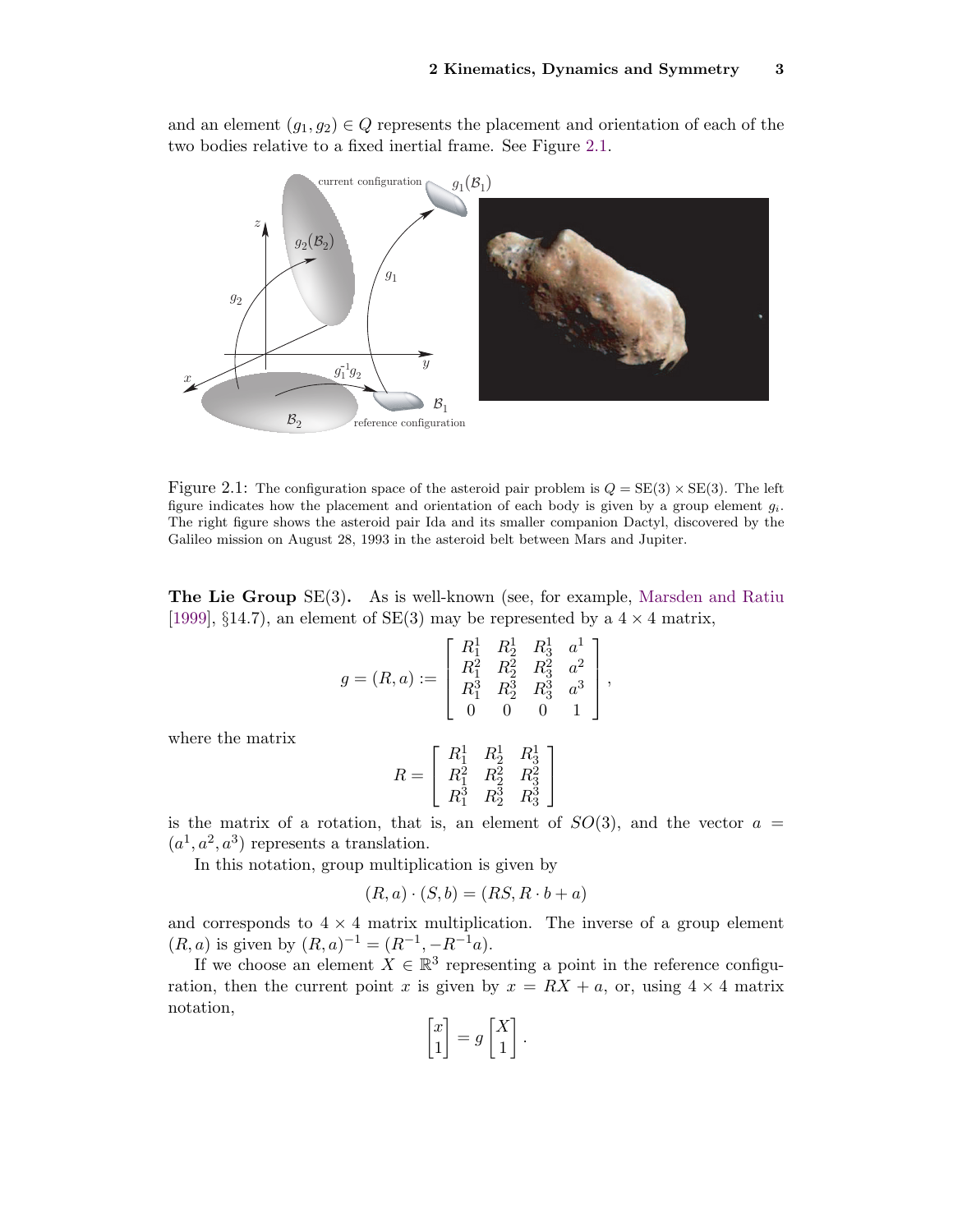**The Lie Algebra.** An element of the Lie algebra  $\mathfrak{se}(3)$  of  $SE(3)$  is represented by a tangent vector to the group SE(3) at the identity and has the form

$$
\xi = (\hat{\Omega}, u) := \begin{bmatrix} 0 & -\Omega^3 & \Omega^2 & u^1 \\ \Omega^3 & 0 & -\Omega^1 & u^2 \\ -\Omega^2 & \Omega^1 & 0 & u^3 \\ 0 & 0 & 0 & 0 \end{bmatrix},
$$

where the  $3 \times 3$  skew matrix  $\hat{\Omega}$ , an element of the Lie algebra of SO(3), corresponds to the vector  $\Omega = (\Omega_1, \Omega_2, \Omega_3)$ .

As in the case of ordinary rigid body mechanics (see, for example, [Marsden and](#page-19-11) [Ratiu](#page-19-11) [\[1999\]](#page-19-11), the kinematic meaning of an element of  $\mathfrak{se}(3)$  is easy to understand, as follows. Let  $(R(t), a(t))$  be a motion of a free rigid body. That is, the motion of a particle with reference label X and current position x is given by the curve in  $\mathbb{R}^3$ given by

$$
x(t) = R(t)X + a(t).
$$

Therefore,  $\dot{a}(t) = v(t)$  is the **translational velocity** of the body with respect to the given inertial frame, and  $R^{-1}(t)\dot{R}(t) = \hat{\Omega}(t)$  is the **body angular velocity.** Therefore the element

$$
\xi(t) = \frac{d}{ds}\bigg|_{s=0} (R(t), a(t))^{-1} (R(t+s), a(t+s))
$$

is given by  $\xi(t) = (\hat{\Omega}(t), u(t))$ , where  $u(t) = R(t)^{-1}v(t)$ , represents the translational velocity, as viewed from the body.

The Symmetry Group. As we have seen, the configuration space for an asteroid pair is naturally given by  $Q = SE(3) \times SE(3)$ . The asteroid pair problem is obviously invariant when both asteroids are simultaneously translated and rotated by the same element of  $SE(3)$ . That is, the problem has the symmetry group  $SE(3)$  acting on  $Q$ by the simultaneous diagonal action on the left.

Of course in particular cases, there may be additional symmetries. For instance, if one of the bodies (say the first one) has an axial symmetry, then the symmetry group is given by  $S^1 \times \text{SE}(3)$  with  $S^1 \subset \text{SO}(3)$  acting on the first body on the right and with  $SE(3)$  acting on the left. However, for the moment, we will deal with the general case in which both bodies are irregular and so the symmetry group is just  $SE(3)$ .

As mentioned in the introduction (and as discussed in [Koon, Marsden, Ross, Lo,](#page-18-1) [and Scheeres](#page-18-1) [\[2004\]](#page-18-1)), other specializations are also relevant, such as when one of the bodies is very small (as in the case of Dactyl) and does not affect the dynamics of the larger asteroid—the *restricted problem*. This results in much simpler problems for which a detailed dynamical analysis is possible, as indicated in [Koon, Marsden,](#page-18-1) [Ross, Lo, and Scheeres](#page-18-1) [\[2004\]](#page-18-1).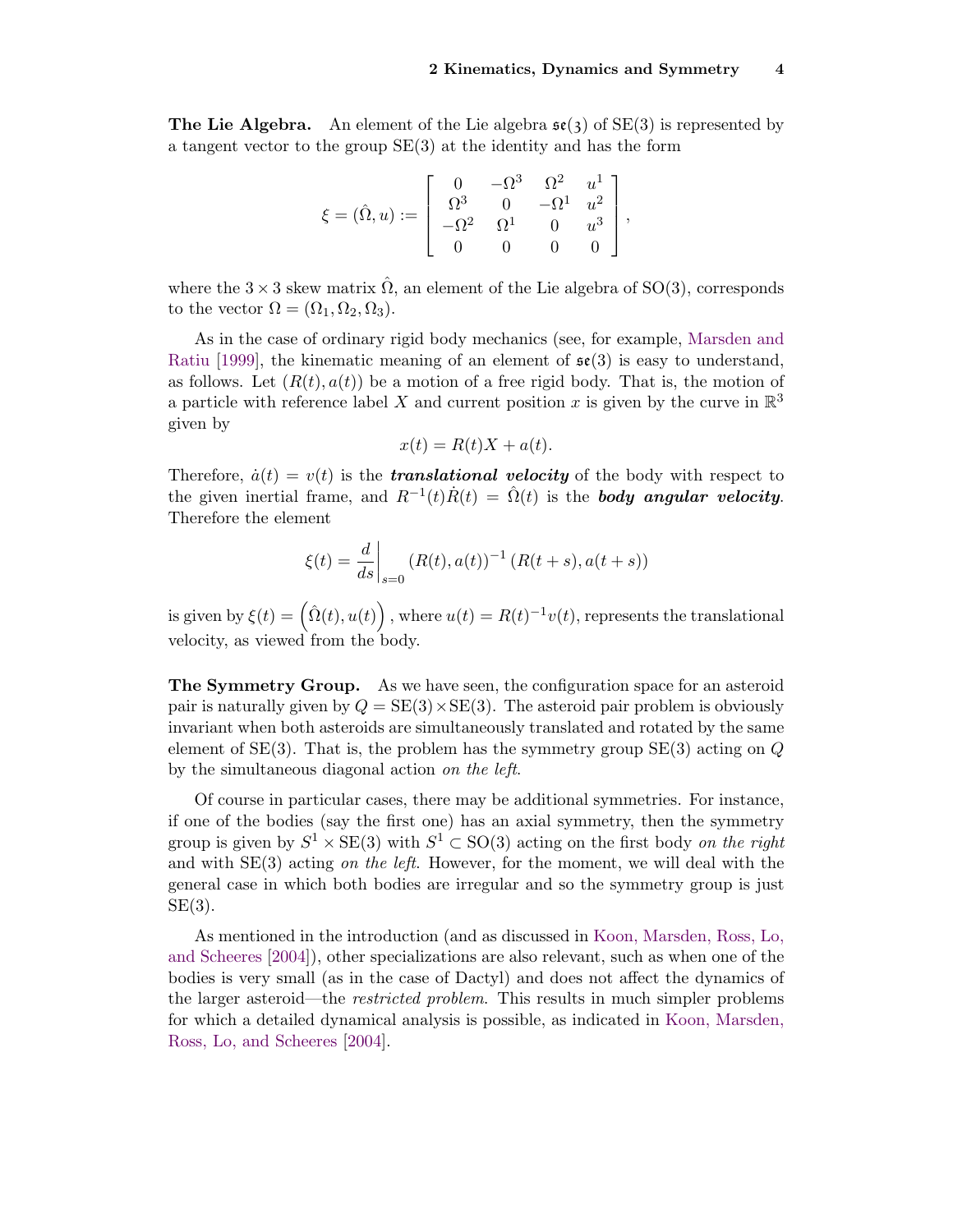**The Principal Bundle of**  $G \times G$ . We pause for a moment to consider some geometry of configuration spaces of the form  $Q = G \times G$ , where G is a general Lie group whose Lie algebra is denoted g.

To make use of the methods of [Cendra, Marsden, and Ratiu](#page-18-2) [\[2001\]](#page-18-2), we consider  $Q$  as being a principal bundle with structure group  $G$ , with  $G$  acting on  $Q$  by the diagonal action; that is, the action given by  $h(g_1, g_2) = (hg_1, hg_2)$ . The base of this principal bundle is  $X = G$ , with the projection  $\pi : G \times G \to X$  given by  $\pi(g_1, g_2) = g_1^{-1}g_2$ , which, to conform to the notation of the general theory, we often write as simply  $x = g_1^{-1}g_2$ . Notice that x is unchanged under the action of G on Q.

**A Connection on the Bundle.** A section of the bundle  $\pi: Q \to G$  is given by  $\sigma(x) = (x^{-1}, e)$ . Recall that having a section means that that  $\pi(\sigma(x)) = x$ . This shows, in particular, that  $\pi$  is a trivial bundle. For any  $a \in G$ , there is a a section  $a\sigma: X \to G \times G$ , given by  $a\sigma(x) = (ax^{-1}, a)$ . The family of all such sections of the form  $a\sigma$ , gives a foliation of  $G\times G$ . The tangent distribution to this foliation defines a principal connection by declaring this tangent distribution to be the horizontal spaces of the connection. Since these horizontal spaces are obviously integrable, this connection has zero curvature.

We shall use notation suggested by matrix groups (such as  $SE(3)$ ) that is realized as a group of  $4 \times 4$  matrices, as explained above). This will simplify the notation somewhat, especially for those not familiar in notation for Lie groups and group actions.

Horizontal vectors have the form  $(ax^{-1}, a, -ax^{-1}xx^{-1}, 0)$ , while vertical vectors (that is, tangents to the group orbits) have the form  $(ax^{-1}, a, ax^{-1}, a)$ . The associated connection 1-form  $A: T(G \times G) \to \mathfrak{g}$  is given by

$$
A(g_1, g_2, g_1\xi_1, g_2\xi_2) = \mathrm{Ad}_{g_2}\xi_2 = g_2\xi_2g_2^{-1}.
$$

In the developments below, one may choose any section one wishes to obtain a connection. In particular, one may choose  $\sigma_{\text{alternative}}(x) = (e, x)$ , which leads to the connection one form

A<sub>alternative</sub> 
$$
(g_1, g_2, g_1\xi_1, g_2\xi_2) = g_1\xi_1g_1^{-1}
$$
.

We recall from the theory of principal connections how the connection one form is related to the horizontal and vertical spaces. See, for example, [Bloch](#page-18-8) [\[2003\]](#page-18-8) for a concise summary of principal connections suitable for people in mechanics. Namely, at each point  $(g_1, g_2) \in Q$ , the subspace ker  $A(g_1, g_2)$  is the horizontal space, and if  $\xi \in \mathfrak{g}$  and  $\xi_Q$  is its corresponding infinitesimal generator on Q, then the span of the vectors  $\xi_Q(g_1, g_2)$  as  $\xi$  ranges over g is the vertical space. One readily checks that  $\xi_Q(g_1, g_2) = (g_1, g_2, \xi g_1, \xi g_2)$  and also that  $A(g_1, g_2) \cdot \xi_Q(g_1, g_2) = \xi$ .

**Facts from Rigid Body Mechanics.** Now we return to the specific case of  $G =$ SE(3). First, we recall some facts from rigid body mechanics. The Lagrangian of a single freely spinning and isolated asteroid (that is, a freely spinning and translating rigid body) is given by its kinetic energy. It can be conveniently written using a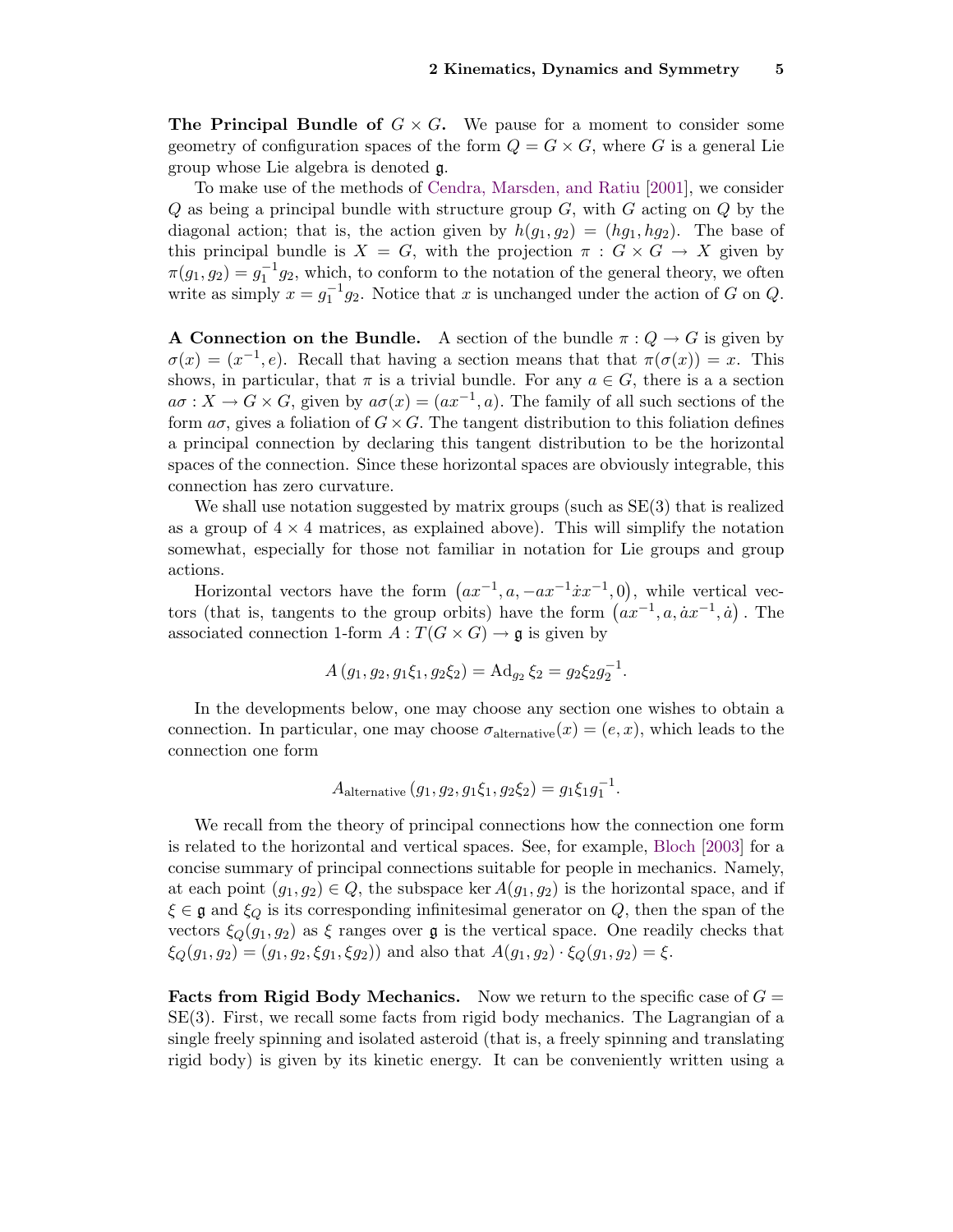metric, which we will denote k on the Lie algebra  $\mathfrak{g}$ , which is the restriction of a uniquely determined left invariant metric, also called  $k$  on  $G$ . The metric  $k$  is in fact given by

$$
k(\xi, \xi) = \text{tr}(K\xi^{\mathrm{T}}\xi),
$$

where  $\xi^T$  is the transpose of  $\xi$  and the matrix K, which we shall write as

$$
K = \left[ \begin{array}{cccc} K_1 & 0 & 0 & 0 \\ 0 & K_2 & 0 & 0 \\ 0 & 0 & K_3 & 0 \\ 0 & 0 & 0 & K_4 \end{array} \right],
$$

satisfies

$$
K_1 + K_2 = I_3
$$
  
\n
$$
K_2 + K_3 = I_1
$$
  
\n
$$
K_3 + K_1 = I_2
$$
  
\n
$$
K_4 = M,
$$

where  $I_1$ ,  $I_2$ , and  $I_3$ , are the principal moments of inertia of the body and M is its total mass. We can easily see that

$$
\frac{1}{2}k(\xi,\xi) = \frac{1}{2}\left(I_1(\Omega^1)^2 + I_2(\Omega^2)^2 + I_3(\Omega^3)^2\right) + \frac{1}{2}M\left((u^1)^2 + (u^2)^2 + (u^3)^2\right),
$$

which is of course the standard expression for the kinetic energy for a free rigid body, in body coordinates.

The Two Asteroid Lagrangian. The Lagrangian for two asteroids is given by the total kinetic energy minus the mutual gravitational potential energy; it has the form

$$
L(g_1, g_2, \dot{g}_1, \dot{g}_2) = \frac{1}{2}k_1(\xi_1, \xi_1) + \frac{1}{2}k_2(\xi_2, \xi_2) - V(g_1, g_2). \tag{2.1}
$$

In this expression,  $\xi_i = g_i^{-1} \dot{g}_i$ , for  $i = 1, 2$ , and, for  $i = 1, 2$ , the metric  $k_i$  is given by

<span id="page-5-0"></span>
$$
k_i(\xi_i, \xi_i) = \text{tr}(K_i \xi_i^{\text{T}} \xi_i),
$$

where the matrix  $K_i$ , which we write as

$$
K_i = \left[ \begin{array}{cccc} K_{i1} & 0 & 0 & 0 \\ 0 & K_{i2} & 0 & 0 \\ 0 & 0 & K_{i3} & 0 \\ 0 & 0 & 0 & K_{i4} \end{array} \right]
$$

satisfies

$$
K_{i1} + K_{i2} = I_{i3}
$$
  
\n
$$
K_{i2} + K_{i3} = I_{i1}
$$
  
\n
$$
K_{i3} + K_{i1} = I_{i2}
$$
  
\n
$$
K_{i4} = M_i
$$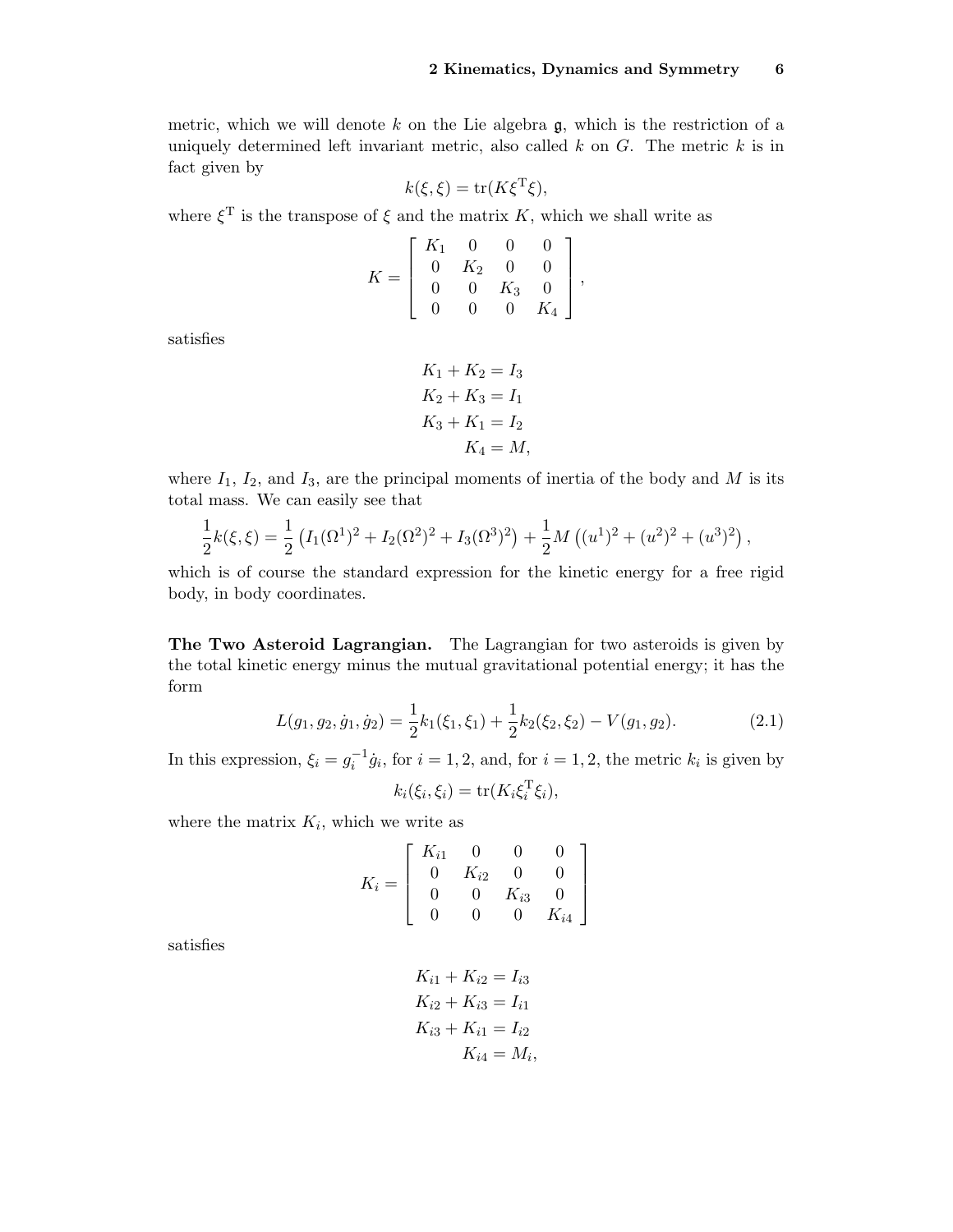where  $I_{i1}$ ,  $I_{i1}$ , and  $I_{i1}$ , are the principal moments of inertia and  $M_i$  is the mass of the *i*th rigid body,  $i = 1, 2$ . We will sometimes write  $k_i(\xi_i) = k_i(\xi_i, \xi_i)$ , for  $i = 1, 2$ .

We can then easily see that

$$
L(g_1, g_2, \dot{g}_1, \dot{g}_2) = \frac{1}{2} \left( I_{11}(\Omega_1^1)^2 + I_{12}(\Omega_1^2)^2 + I_{13}(\Omega_1^3)^2 \right) + \frac{1}{2} M_1 \left( (u_1^1)^2 + (u_1^2)^2 + (u_1^3)^2 \right) + \frac{1}{2} \left( I_{21}(\Omega_2^1)^2 + I_{22}(\Omega_2^2)^2 + I_{23}(\Omega_2^3)^2 \right) + \frac{1}{2} M_2 \left( (u_2^1)^2 + (u_2^2)^2 + (u_2^3)^2 \right) - V(g_1, g_2).
$$

Here,  $\Omega_i = (\Omega_i^1, \Omega_i^2, \Omega_i^3)$  and  $u_i = (u_i^1, u_i^2, u_i^3)$ , represent, respectively, the body angular velocity, and the translational velocity in body coordinates of the ith rigid body,  $i = 1, 2$ .

Letting  $x_i = g_i(X)$  denote a point in the current configuration of body  $i, i = 1, 2$ , and G be the gravitational constant, the gravitational potential is of course given by the standard expression

<span id="page-6-0"></span>
$$
V(g_1, g_2) = -G \int_{g_1(\mathcal{B}_1)} \int_{g_2(\mathcal{B}_2)} \frac{\rho_1(x_1)\rho_2(x_2)}{\|x_1 - x_2\|} dx_1 dx_2 \tag{2.2}
$$

where  $\rho_i$  is the given mass density of body *i*.

It is easy to see from equation [\(2.1\)](#page-5-0) that the kinetic energy for the asteroid pair is invariant under the diagonal action of G on  $G \times G$ . Likewise we see from [\(2.2\)](#page-6-0) that the function  $V: Q \to \mathbb{R}$  is invariant under the action of G. Thus, the asteroid pair Lagrangian is also invariant.

Momentum Map. From Noether's theorem (see [Marsden and Ratiu](#page-19-11) [\[1999\]](#page-19-11), equation 12.2.1), we then find that the conserved momentum map for the action of  $SE(3)$ on  $Q = SE(3) \times SE(3)$  is the map  $\mathbf{J} : TQ \to \mathfrak{se}(3)^*$  given by

$$
\langle \mathbf{J}(g_1, g_2, \dot{g}_1, \dot{g}_2), \xi \rangle = \text{tr}\left(K\xi_1^T g_1^{-1}\xi g_1\right) + \text{tr}\left(K\xi_2^T g_2^{-1}\xi g_2\right)
$$

where  $\xi_i = g_i^{-1} \dot{g}_i$ . This quantity represents the total spatial linear and angular momentum of the full body system.

### 3 The Lagrange–Poincaré Equations.

The Lagrange–Poincar´e equations where introduced in [Cendra, Marsden, and Ratiu](#page-18-2) [\[2001\]](#page-18-2), and are a convenient representation of the reduced Euler-Lagrange equations, that is, the Euler–Lagrange equations induced on  $(TQ)/G$  from those on  $TQ$ ; they are called the Lagrange–Poincaré equations because in the special case of  $Q = G$ , they become the Euler–Poincaré equations on g. The general theory of these equations is given in this reference from the point of view of using connections on the bundle  $Q \to X = Q/G$ . The Lagrange–Poincaré equations are conveniently derived by reducing the Hamilton variational principle, rather than the Euler-Lagrange equations themselves, and the use of a principal connection gives them a particularly nice form. In what follows, we are going to use notation and results from this work, which goes by the name of *Lagrangian reduction theory*.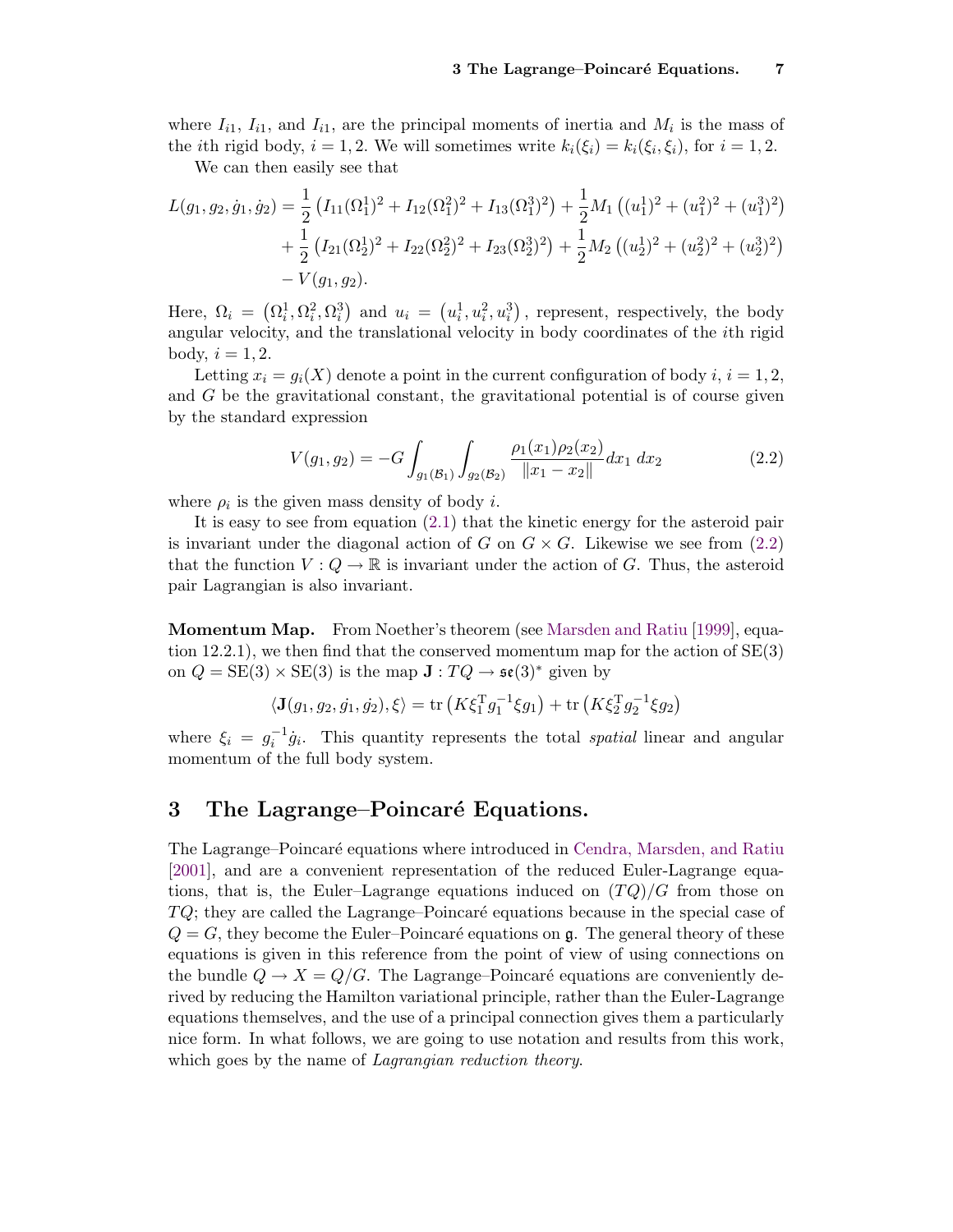**The Isomorphism**  $\alpha_A$ . One of the basic ingredients in this theory is an isomorphism that is obtained in a natural way from the principal connection  $A$ ; in general, it is an isomorphism

$$
\alpha_A: TQ/G \to TX \oplus \tilde{\mathfrak{g}},
$$

where  $\tilde{\mathfrak{g}}$  is the *associated bundle*, a bundle over X, which we recall is defined to be the quotient  $\tilde{\mathfrak{g}} = (Q \times \mathfrak{g})/G$  where G acts on the first factor by the given action on Q and on the second factor by the adjoint action. The general definition is

$$
\alpha_A([q,\dot{q}]_G)=T\pi(q,\dot{q})\oplus[(q,A(q,\dot{q})]_G,
$$

where  $[q, \dot{q}]_G$  denotes the equivalence class of the tangent vector  $(q, \dot{q})$  in the quotient  $TQ/G$ .

In our case, where  $Q = G \times G$ , this becomes

$$
\alpha_A([g_1,g_2,\dot{g}_1,\dot{g}_2]_G)=T\pi(g_1,g_2,\dot{g}_1,\dot{g}_2)\oplus[(g_1,g_2),A(g_1,g_2,\dot{g}_1,\dot{g}_2)]_G.
$$

Let us work out each term. Since  $x = \pi(g_1, g_2) = g_1^{-1}g_2$ , we see that  $(x, \dot{x}) =$  $T\pi(g_1, g_2, \dot{g}_1, \dot{g}_2)$ , is given by

$$
(x, \dot{x}) = (x, -g_1^{-1}\dot{g}_1g_1^{-1}g_2 + g_1^{-1}\dot{g}_2)
$$
  
=  $(x, -\xi_1x + x\xi_2)$ ,

where, as above,  $\xi_i = g_i^{-1} \dot{g}_i$ , for  $i = 1, 2$ . We remark for later use that using this expression, we obtain

$$
\xi_1 = -\dot{x}x^{-1} + x\xi_2 x^{-1}.
$$

Since  $(g_1, g_2, \dot{g}_1, \dot{g}_2) = (g_1, g_2, g_1 \xi_1, g_2 \xi_2)$ , we have

$$
[(g_1, g_2), A(g_1\xi_1, g_2\xi_2)]_G = [(g_1, g_2), \mathrm{Ad}_{g_2}\xi_2]_G = [(x^{-1}, e), \xi_2]_G.
$$

We shall identify  $[(x^{-1}, e), \xi_2]_G \equiv (x, \xi_2)$ . Under this identification the bundle  $\tilde{\mathfrak{g}}$ becomes simply  $\tilde{\mathfrak{g}} \equiv X \times \mathfrak{g}$ , where the fiber over the point  $x \in X$  is parametrized by the variable  $\xi_2$ .

The Structure of  $\tilde{\mathfrak{g}} \equiv X \times \mathfrak{g}$ . The geometric structure of  $\tilde{\mathfrak{g}}$  can be easily derived from the formulas in [Cendra, Marsden, and Ratiu](#page-18-2) [\[2001\]](#page-18-2), and we obtain

1 Lie algebra structure on each fiber, given by

$$
[(x, \xi_2), (x, \eta_2)] = (x, [\xi_2, \eta_2])
$$

2 The covariant derivative on the bundle  $\tilde{\mathfrak{g}}$  induced by the connection A is

$$
\frac{D(x(t), \xi_2(t))}{Dt} = (x(t), \dot{\xi}_2(t))
$$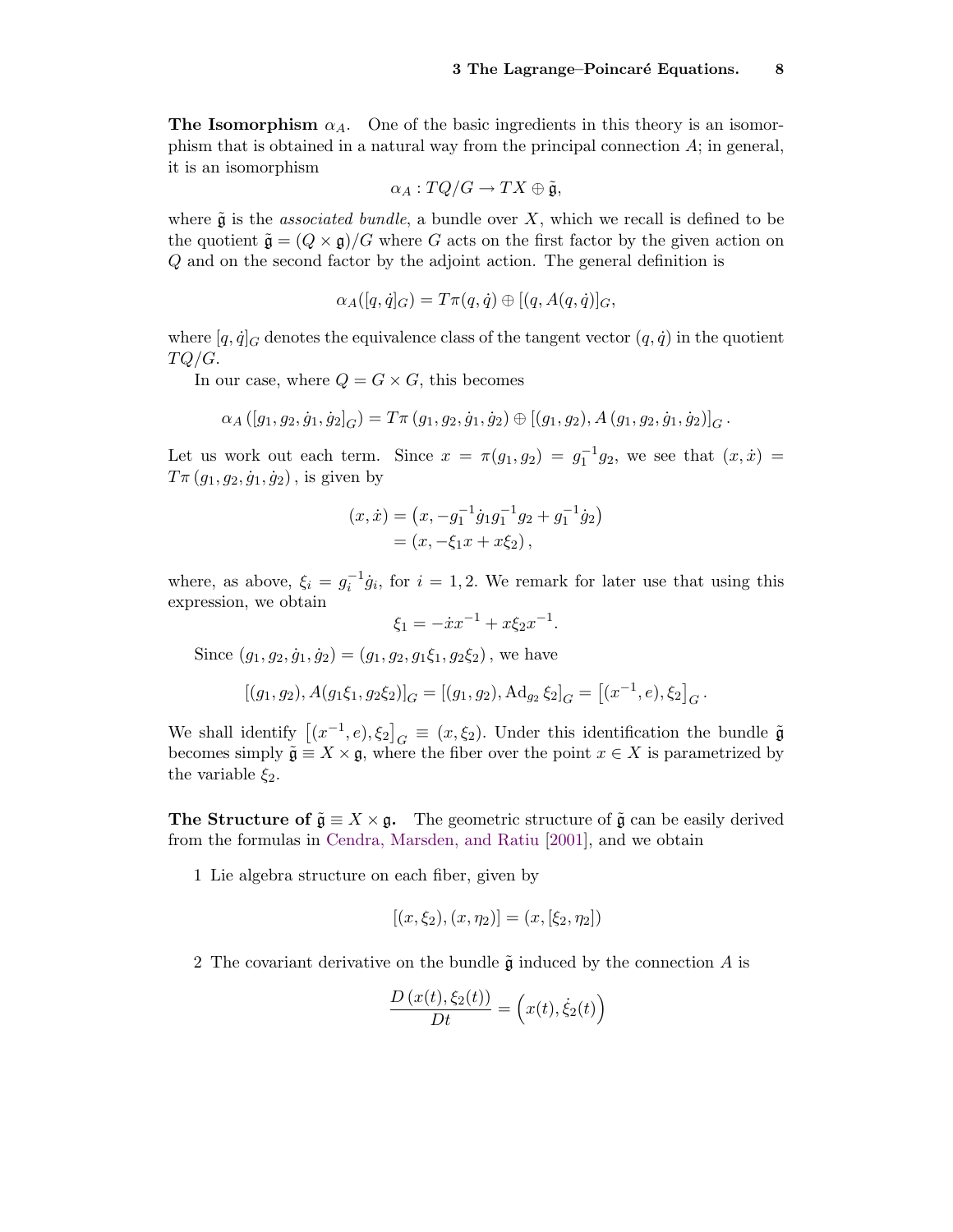3 The induced curvature is trivial:

$$
\tilde{B}(\dot{x}, \delta x) = 0
$$

Using this structure, we will proceed to derive the Lagrange–Poincaré equations for the asteroid pair, as explained in [Cendra, Marsden, and Ratiu](#page-18-2) [\[2001\]](#page-18-2). However, in addition, we will take advantage of the fact that the base  $X = G$  is itself a group, to further simplify the reduced equations. To do so, we shall write  $TX \equiv X \times \mathfrak{g}$ , using space coordinates. That is, we represent the element  $(x, \dot{x})$  by  $(x, \dot{x}) \equiv (x, w)$ , where  $w = \dot{x}x^{-1}$ . This induces an identification

$$
TX \oplus \tilde{\mathfrak{g}} \equiv X \times \mathfrak{g} \times \mathfrak{g}
$$

For this reason, instead of applying the general formulation of the Lagrange–Poincaré equations directly, we prefer, in this case, to work out reduced equations using reduced variations specific to this case, to take advantage of the special features of the asteroid pair problem. For this purpose, we shall first study the geometry of reduced variations.

Reduced variations. Using the previous identifications and formulas in [Cendra,](#page-18-2) [Marsden, and Ratiu](#page-18-2) [\[2001\]](#page-18-2), one readily calculates reduced vertical and horizontal variations. Of course these depend on the connection A that we have chosen. Reduced vertical variations are given by

$$
\delta^{A}(x, w, \xi_{2}) = ((x, w, \xi_{2}), (0, 0, \delta\xi_{2})),
$$

where  $\delta \xi_2 = \dot{\eta} + [\xi_2, \eta]$ , where  $\eta$  vanishes at the endpoints of the time interval in question; say  $\eta(t_i) = 0$ , for  $i = 1, 2$ .

Similarly, reduced horizontal variations have the form

$$
\delta^{A}(x, w, \xi_{2}) = ((x, w, \xi_{2}), (\lambda x, \lambda - [w, \lambda], 0)),
$$

where  $\lambda$  satisfies  $\lambda(t_i) = 0$ , for  $i = 1, 2$ .

Reduced Lagrangian. Using the expression [\(2.1\)](#page-5-0), and taking into account that  $w = \dot{x}x^{-1}$ , the reduced Lagrangian

$$
l:TX\oplus\tilde{\mathfrak{g}}\to\mathbb{R},
$$

is given by

$$
l(x, w, \xi_2) = \frac{1}{2} \operatorname{tr} \left( K_1 \xi_1^{\mathrm{T}} \xi_1 + K_2 \xi_2^{\mathrm{T}} \xi_2 \right) - V(e, x),
$$

where  $\xi_1 = -w + x\xi_2 x^{-1}$ .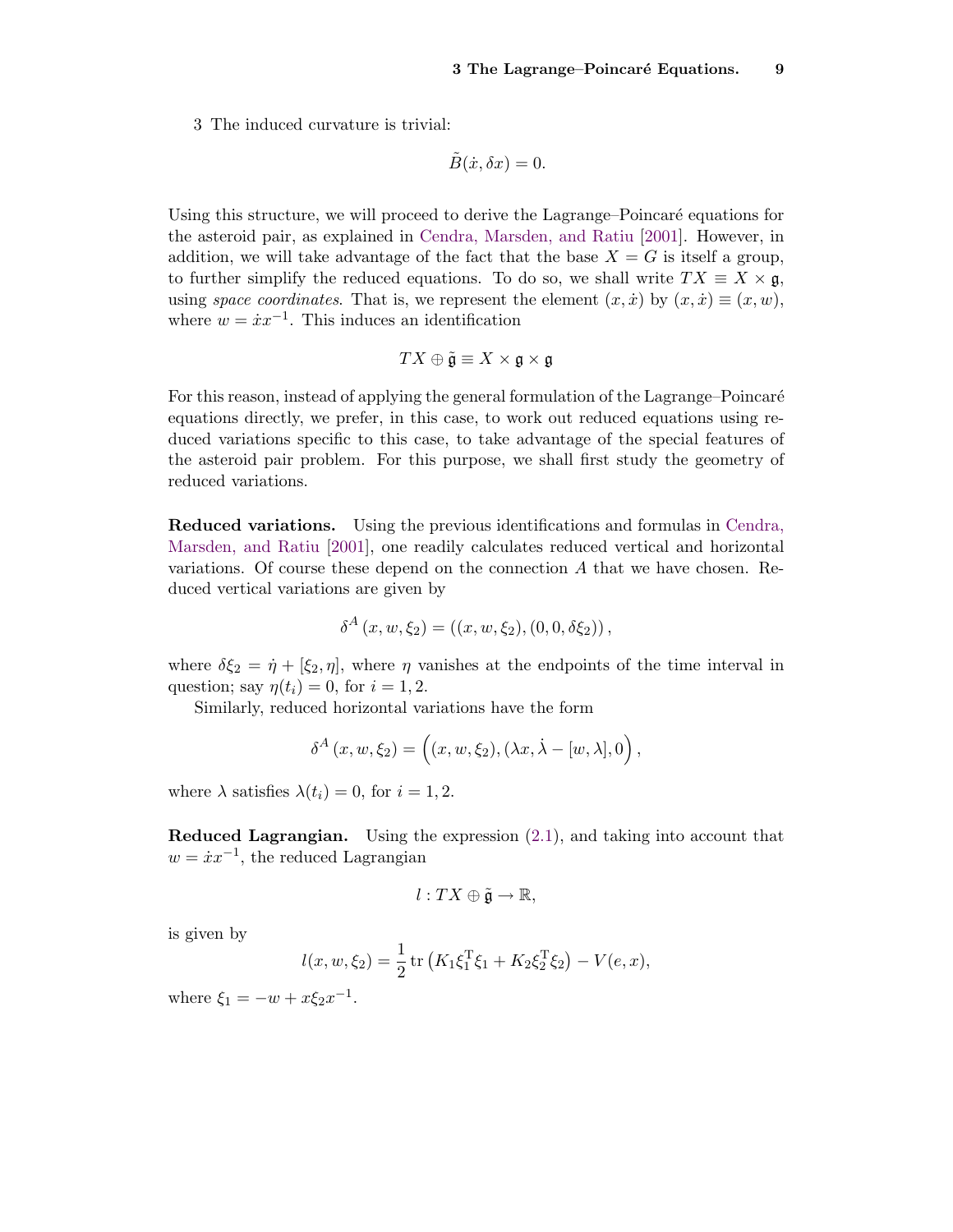Vertical Lagrange–Poincaré Equations. As explained before, in the example of the asteroid pair, we choose, for computational efficiency, to derive the equations of motion from the reduced variational principle, using the reduced variations, rather than using directly the general Lagrange–Poincaré formulas.

As we have just seen, reduced vertical variations are described by  $\delta(x, w, \xi_2)$  =  $(\delta x, \delta w, \delta \xi_2)$  where  $\delta x = 0$ ,  $\delta w = 0$  and  $\delta \xi_2 = \dot{\eta} + [\xi_2, \eta]$ , where  $\eta(t_i) = 0$ , for  $i = 1, 2$ . Since  $\xi_1 = -\dot{x}_1 x^{-1} + x \xi_2 x^{-1}$ , we see that  $\delta \xi_1 = x \delta \xi_2 x^{-1}$ . Keeping in mind the reduced variational principle

$$
\delta \int_{t_0}^{t_1} l(x, w, \xi_2) dt = 0,
$$

we compute

$$
\delta l(x, w, \xi_2) = \text{tr}\left(K_1 \xi_1^{\text{T}} \delta \xi_1 + K_2 \xi_2^{\text{T}} \delta \xi_2\right)
$$
  
= tr\left((\xi\_1 K\_1)^{\text{T}} \delta \xi\_1 + (\xi\_2 K\_2)^{\text{T}} \delta \xi\_2\right)  
= tr\left((\xi\_1 K\_1)^{\text{T}} x \delta \xi\_2 x^{-1} + (\xi\_2 K\_2)^{\text{T}} \delta \xi\_2\right)  
= tr\left((x^{-1}(\xi\_1 K\_1)^{\text{T}} x + (\xi\_2 K\_2)^{\text{T}}) \delta \xi\_2\right).

Let  $a = x^{-1}(\xi_1 K_1)^{\mathrm{T}} x + (\xi_2 K_2)^{\mathrm{T}}$ . Then we obtain  $\delta l(x, w, \xi_2) = \text{tr}(a \delta \xi_2)$ , and therefore,

$$
\delta \int_{t_0}^{t_1} l(x, w, \xi_2) dt = \int_{t_0}^{t_1} \text{tr} (a (\dot{\eta} + [\xi_2, \eta])) dt
$$
  
= 
$$
\int_{t_0}^{t_1} \text{tr} (-\dot{a}\eta + a[\xi_2, \eta]) dt
$$
  
= 
$$
\int_{t_0}^{t_1} \text{tr} (-\dot{a}\eta + a\xi_2\eta - a\eta\xi_2) dt
$$
  
= 
$$
\int_{t_0}^{t_1} \text{tr} (-\dot{a}\eta + (a\xi_2 - \xi_2 a)\eta) dt
$$
  
= 
$$
\int_{t_0}^{t_1} \text{tr} ((-\dot{a} + [a, \xi_2]) \eta) dt.
$$

Then we obtain the Vertical Lagrange–Poincaré Equation in the form

$$
\operatorname{tr}\left(-\dot{a}\eta + (a\xi_2 - \xi_2 a)\eta\right) = 0,
$$

for all  $\eta \in \mathfrak{g}$ . Since the metric given by the trace is nondegenerate, we can write the previous equation simply as follows

<span id="page-9-0"></span>
$$
\frac{d}{dt}a(x, w, \xi_2) = [a(x, w, \xi_2), \xi_2]
$$
\n(3.1)

However, one should keep in mind that this is really an equation in  $X \times \mathfrak{g}^* \times \mathfrak{g}^*$ . A more explicit expression should be worked out in order to solve the equation, which will be done later.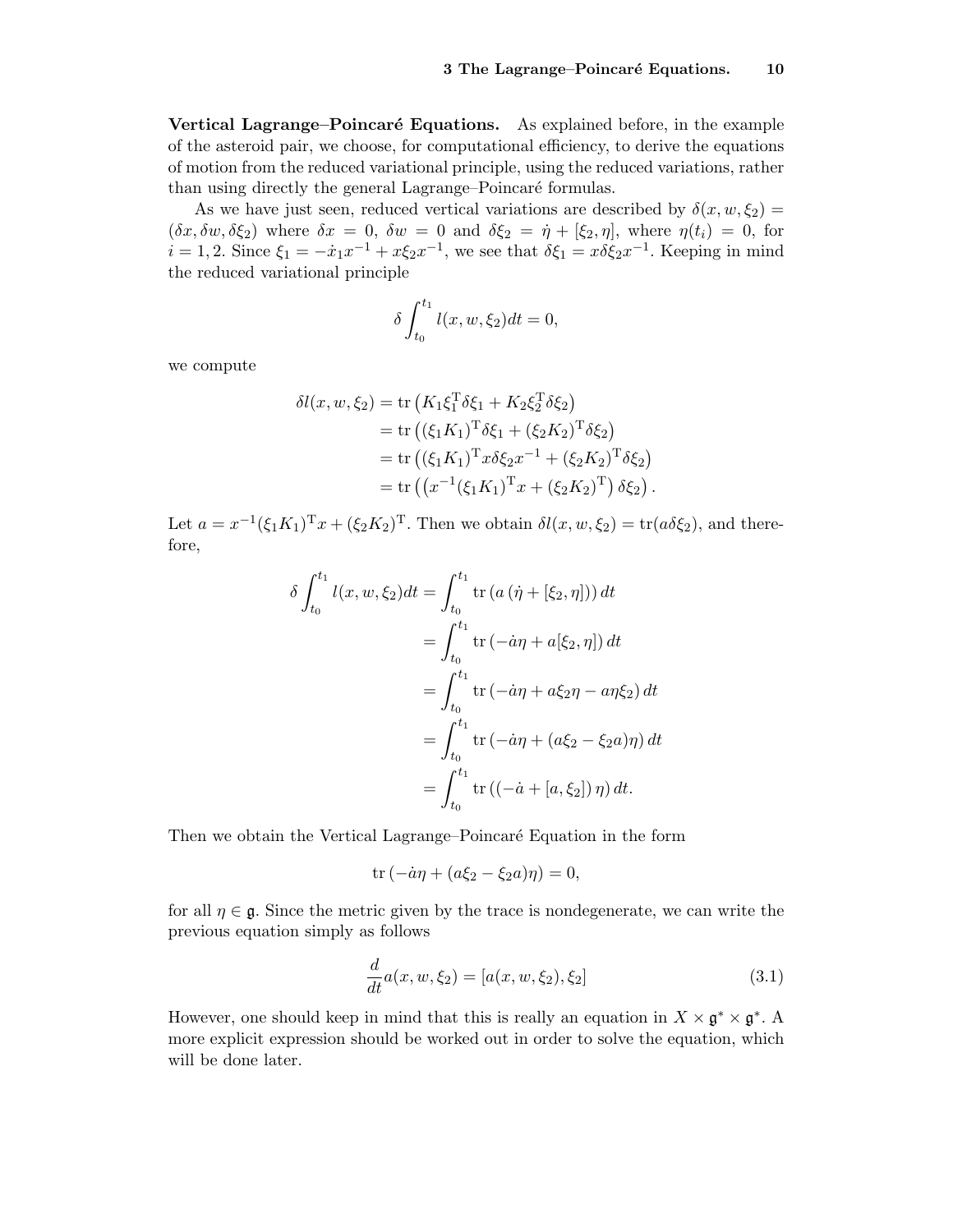**Horizontal Lagrange–Poincaré Equations.** We must now calculate  $\delta l(x, w, \xi_2)$ for horizontal variations; that is, as we saw before, variations of the form  $\delta(x, w, \xi_2)$  =  $(\delta x, \delta w, \delta \xi_2)$  of the type  $(\delta x, \delta w, \delta \xi_2) = (\lambda x, \dot{\lambda} - [w, \lambda], 0)$ .

Using the equality  $\xi_1 = -w + x\xi_2x^{-1}$ , and, also, that  $\delta \xi_2 = 0$  and that  $\delta w =$  $\lambda - [w, \lambda]$ , we obtain

$$
\delta \xi_1 = -\dot{\lambda} + [w, \lambda] + \lambda x \xi_2 x^{-1} - x \xi_2 x^{-1} \lambda.
$$

We can always write, for an appropriate matrix  $\varphi_1$  such that  $\varphi_1^T \in \mathfrak{g}$ ,

$$
\frac{\partial V(e,x)}{\partial x}\delta x = \text{tr}(\varphi_1\lambda).
$$

More precisely, let

$$
\lambda = \begin{bmatrix} 0 & -\lambda^3 & \lambda^2 & u^1 \\ \lambda^3 & 0 & -\lambda^1 & u^2 \\ -\lambda^2 & \lambda^1 & 0 & u^3 \\ 0 & 0 & 0 & 0 \end{bmatrix},
$$

and seek a  $\varphi_1$  of the form

$$
\varphi_1(x) = \begin{bmatrix} 0 & \varphi^3(x) & -\varphi^2(x) & 0 \\ -\varphi^3(x) & 0 & \varphi^1(x) & 0 \\ \varphi^2(x) & -\varphi^1(x) & 0 & 0 \\ f^1(x) & f^2(x) & f^3(x) & 0 \end{bmatrix}.
$$

Then we have

tr 
$$
(\varphi_1(x)\lambda) = \varphi_1^1(x)\lambda^1 + \varphi_1^2(x)\lambda^2 + \varphi_1^3(x)\lambda^3 + f^1(x)u^1 + f^2(x)u^2 + f^3(x)u^3
$$
,

showing that one can use Riesz theorem to represent the element  $\partial V(e, x)/\partial x$  of  $\mathfrak{g}^*$ by an element  $\varphi_1(x)$  of  $\mathfrak{g}$ , via the nondegenerate metric given by the trace. Using this, we obtain

$$
\delta l(x, w, \xi_2) = \text{tr}\left((\xi_1 K_1)^T \left(-\dot{\lambda} + [w, \lambda] + \lambda x \xi_2 x^{-1} - x \xi_2 x^{-1} \lambda\right)\right) - \text{tr}\left(\varphi_1(x)\lambda\right)
$$
  
\n
$$
= \text{tr}\left(-(\xi_1 K_1)^T \dot{\lambda}\right) + \text{tr}\left((\xi_1 K_1)^T (w\lambda - \lambda w)\right) + \text{tr}\left((\xi_1 K_1)^T \lambda x \xi_2 x^{-1}\right)
$$
  
\n
$$
- \text{tr}\left((\xi_1 K_1)^T x \xi_2 x^{-1} \lambda\right) - \text{tr}\left(\varphi_1(x)\lambda\right)
$$
  
\n
$$
= \text{tr}\left(-(\xi_1 K_1)^T \dot{\lambda}\right) + \text{tr}\left((\xi_1 K_1)^T w \lambda\right)
$$
  
\n
$$
- \text{tr}\left(w(\xi_1 K_1)^T \lambda\right) + \text{tr}\left(x \xi_2 x^{-1} (\xi_1 K_1)^T \lambda\right)
$$
  
\n
$$
- \text{tr}\left((\xi_1 K_1)^T x \xi_2 x^{-1} \lambda\right) - \text{tr}\left(\varphi_1(x)\lambda\right)
$$
  
\n
$$
= \text{tr}\left(-(\xi_1 K_1)^T \dot{\lambda} + \left[(\xi_1 K_1)^T, w\right] \lambda + \left[x \xi_2 x^{-1}, (\xi_1 K_1)^T\right] \lambda - \varphi_1(x)\lambda\right)
$$

Using the previous calculations in the variational principle

$$
\delta \int_{t_0}^{t_1} l(x, w, \xi_2) dt = 0,
$$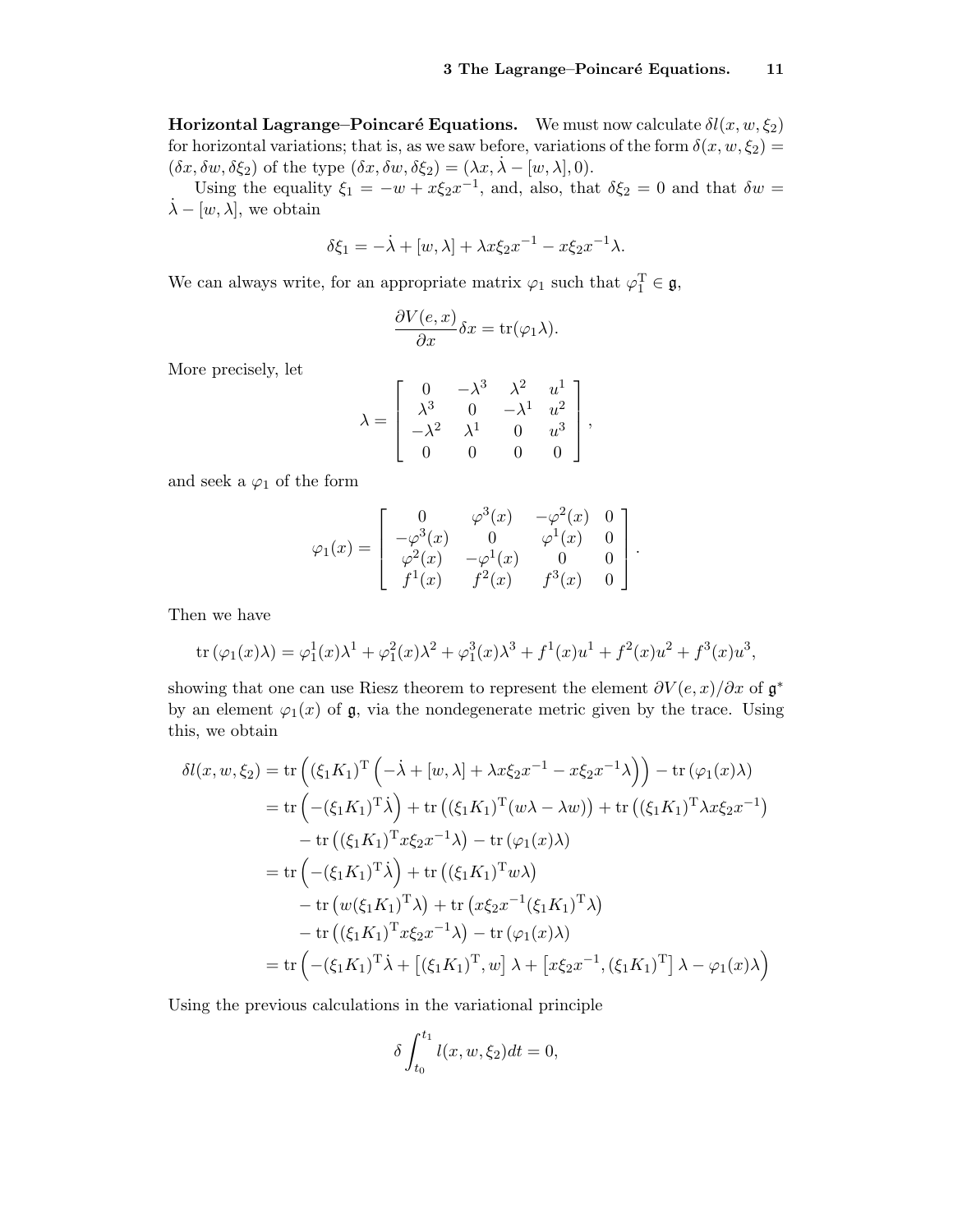and integrating by parts, we obtain,

$$
\int_{t_0}^{t_1} \text{tr}\left(\left(\frac{d}{dt}(\xi_1 K_1)^{\text{T}} + [(\xi_1 K_1)^{\text{T}}, w] + [x\xi_2 x^{-1}, (\xi_1 K_1)^{\text{T}}] - \varphi_1(x)\right)\lambda\right) dt = 0.
$$

This leads to the following form of the Horizontal Lagrange–Poincaré Equation

$$
\text{tr}\left(\left(\frac{d}{dt}(\xi_1 K_1)^{\text{T}} + [(\xi_1 K_1)^{\text{T}}, w] + [x\xi_2 x^{-1}, (\xi_1 K_1)^{\text{T}}] - \varphi_1(x)\right)\lambda\right) = 0,
$$

for all  $\lambda \in g$ . Since the metric given by the trace is nondegenerate, we can write the previous equation simply as follows

$$
\frac{d}{dt}(\xi_1 K_1)^{\mathrm{T}} + [(\xi_1 K_1)^{\mathrm{T}}, w] + [x \xi_2 x^{-1}, (\xi_1 K_1)^{\mathrm{T}}] - \varphi_1(x) = 0,
$$

or, equivalently,

$$
\frac{d}{dt}(\xi_1 K_1)^{\mathrm{T}} = [(\xi_1 K_1)^{\mathrm{T}}, x\xi_2 x^{-1} - w] + \varphi_1(x).
$$

Taking into account that  $\xi_1 = x \xi_2 x^{-1} - w$ , we can rewrite the Horizontal Lagrange– Poincaré Equation as follows

<span id="page-11-0"></span>
$$
\frac{d}{dt}(\xi_1 K_1)^{\mathrm{T}} = [(\xi_1 K_1)^{\mathrm{T}}, \xi_1] + \varphi_1(x) = 0.
$$
\n(3.2)

However, one should keep in mind that this is an equation in  $X \times \mathfrak{g}^* \times \mathfrak{g}^*$ . More explicit equations should be worked out, and we will do this shortly.

The System of Horizontal and Vertical Lagrange–Poincaré Equations Collecting what we have proven so far from equations  $(3.1)$  and  $(3.2)$ , we obtain the following System of Horizontal and Vertical Lagrange–Poincaré Equations:

<span id="page-11-3"></span>
$$
\frac{da}{dt} = [a, \xi_2] \tag{3.3}
$$

<span id="page-11-2"></span>
$$
\frac{db}{dt} = [b, \xi_1] + \varphi_1(x),\tag{3.4}
$$

where

<span id="page-11-1"></span>
$$
a = x^{-1}bx + (\xi_2 K_2)^{\mathrm{T}} \tag{3.5}
$$

$$
b = (\xi_1 K_1)^{\mathrm{T}} \tag{3.6}
$$

$$
\xi_1 = -w + x\xi_2 x^{-1} \tag{3.7}
$$

$$
w = \dot{x}x^{-1}.\tag{3.8}
$$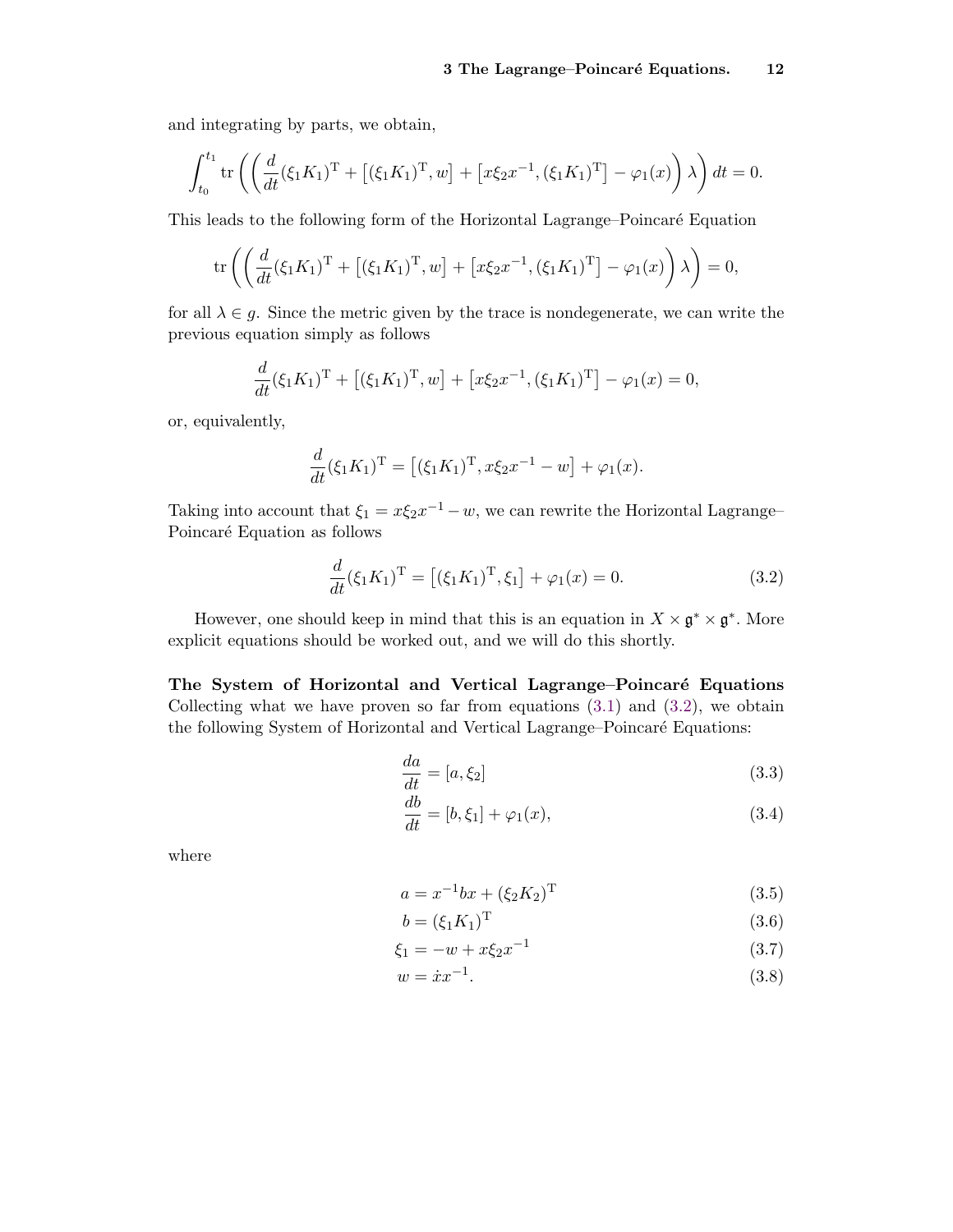Elimination of the Quantities  $a$  and  $b$ . Now we are going to transform the previous equations, in order to eliminate the auxiliary parameters  $a$  and  $b$ . First of all, differentiate equation [\(3.5\)](#page-11-1) with respect to time to obtain

$$
\dot{a} = -x^{-1}\dot{x}x^{-1}bx + x^{-1}\dot{b}x + x^{-1}b\dot{x} + (\dot{\xi}_2 K_2)^{\mathrm{T}}
$$
  
=  $-x^{-1}wbx + x^{-1}\dot{b}x + x^{-1}bwx + (\dot{\xi}_2 K_2)^{\mathrm{T}}$   
=  $x^{-1}[b, w]x + x^{-1}\dot{b}x + (\dot{\xi}_2 K_2)^{\mathrm{T}}$ 

Using this and equation [\(3.4](#page-11-2) we obtain

$$
\begin{aligned}\n\dot{a} &= x^{-1}[b, w]x + x^{-1}[b, \xi_1]x + x^{-1}\varphi_1(x)x + (\dot{\xi_2}K_2)^{\mathrm{T}} \\
&= x^{-1}[b, w + \xi_1]x + x^{-1}\varphi_1(x)x + (\xi_2K_2)^{\mathrm{T}} \\
&= x^{-1}[b, x\xi_2x^{-1}]x + x^{-1}\varphi_1(x)x + (\dot{\xi_2}K_2)^{\mathrm{T}} \\
&= [x^{-1}bx, \xi_2] + x^{-1}\varphi_1(x)x + (\dot{\xi_2}K_2)^{\mathrm{T}}.\n\end{aligned}
$$

Using this and equation [\(3.3\)](#page-11-3) we obtain the equation

$$
(\dot{\xi}_2 K_2)^{\mathrm{T}} = [(\xi_2 K_2)^{\mathrm{T}}, \xi_2] - x^{-1} \varphi_1(x) x.
$$

The Set of Lagrange–Poincaré Equations. Collecting these results together, we can write the System of Horizontal and Vertical Lagrange–Poincaré Equations as follows

$$
K_1 \dot{\xi}_1^{\mathrm{T}} = [K_1 \xi_1^{\mathrm{T}}, \xi_1] + \varphi_1(x) \tag{3.9}
$$

$$
K_2 \dot{\xi}_2^{\mathrm{T}} = [K_2 \xi_2^{\mathrm{T}}, \xi_2] - x^{-1} \varphi_1(x) x. \tag{3.10}
$$

These Lagrange–Poincaré Equations are to be interpreted as being equations in  $T^*X \oplus \tilde{\mathfrak{g}}^* \equiv X \times \mathfrak{g}^* \times \mathfrak{g}^*$ , via the identifications  $TX \equiv X \times \mathfrak{g}$  given by  $(x, \dot{x}) \equiv (x, w)$ , where  $w = \dot{x}x^{-1}$  and  $\tilde{\mathfrak{g}} \equiv X \times \mathfrak{g}$  given by  $((x^{-1}, e), \xi) \equiv (x, \xi)$ , as we have explained before. To this, one should add the equation

<span id="page-12-2"></span><span id="page-12-1"></span><span id="page-12-0"></span>
$$
\dot{x} = x\xi_2 - \xi_1 x.
$$

Explicit Equations of Motion. As we have explained before, equations [\(3.9\)](#page-12-0) and [\(3.10\)](#page-12-1), are to be interpreted as follows

$$
\operatorname{tr}\left(K_1\dot{\xi}_1^{\mathrm{T}}\delta\xi_1\right) = \operatorname{tr}\left(\left(\left[K_1\xi_1^{\mathrm{T}},\xi_1\right] + \varphi_1(x)\right)\delta\xi_1\right) \tag{3.11}
$$

$$
\text{tr}\left(K_2\dot{\xi}_2^T\delta\xi_2\right) = \text{tr}\left(\left([K_2\xi_2^T,\xi_2] - x^{-1}\varphi_1(x)x\right)\delta\xi_2\right) \tag{3.12}
$$

for all  $\delta \xi_1, \delta \xi_2 \in \mathfrak{g}$ , to which one should add the equation

<span id="page-12-3"></span>
$$
\dot{x} = x\xi_2 - \xi_1 x.
$$

Now we shall transform these equations, to obtain more explicit equivalent equations, including vector equations.

To illustrate the procedure, we consider first the case of a single asteroid, that is, equations of motion of a free rigid body in Euclidean 3-space.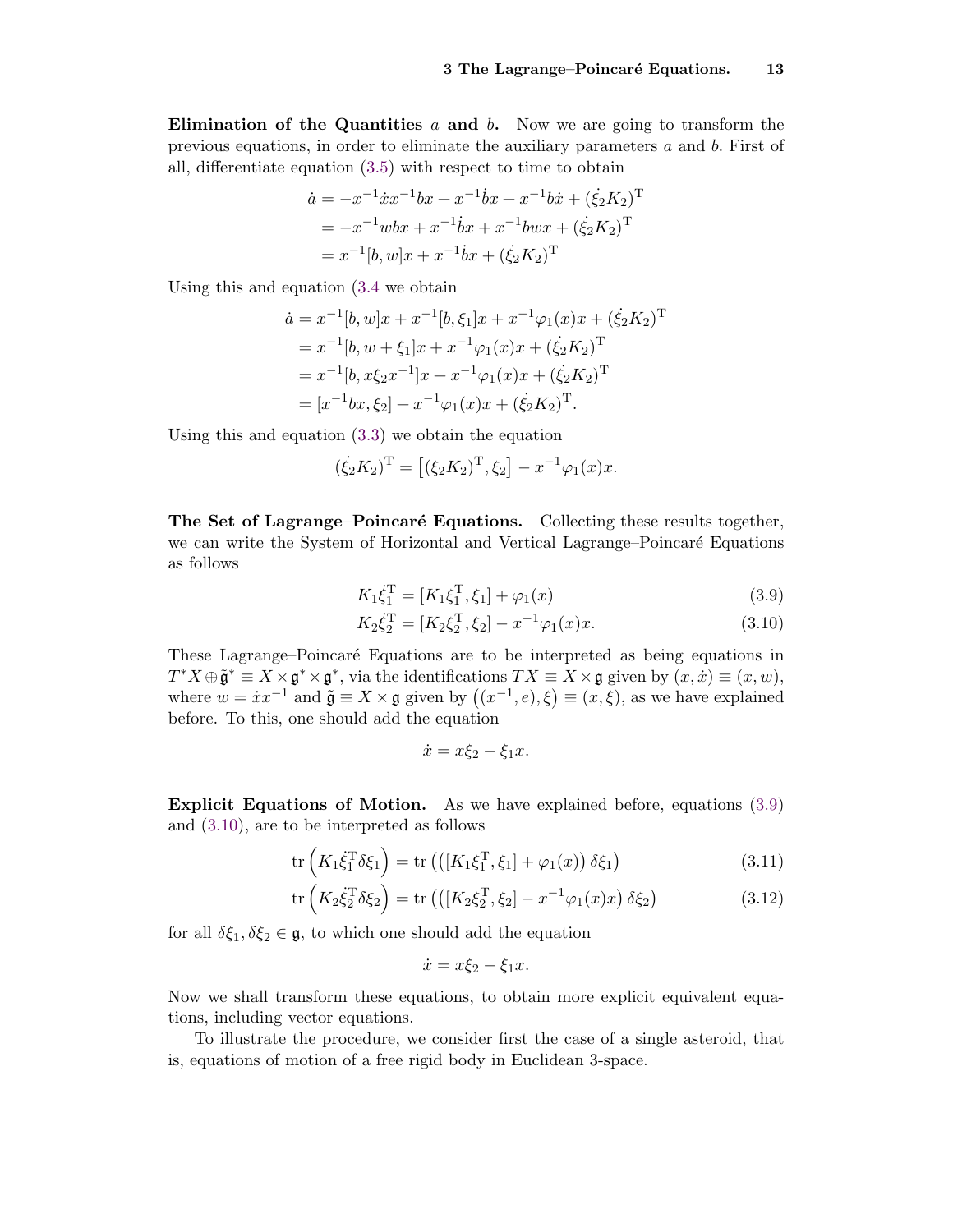The Free Rigid Body in  $\mathbb{R}^3$ . It is clear, taking into account the last equations [\(3.11\)](#page-12-2) and [\(3.12\)](#page-12-3) of the previous paragraph, that equations of a free rigid body in Euclidean 3-space are given by

$$
\operatorname{tr}\left(K\dot{\xi}^{\mathrm{T}}\delta\xi\right) = \operatorname{tr}\left([K\xi^{\mathrm{T}},\xi]\delta\xi\right)
$$

for all  $\delta \xi \in \mathfrak{g}$ . This equation essentially means that  $K \dot{\xi}^T$  and  $[K \xi^T, \xi]$  are to be interpreted as being elements of  $\mathfrak{g}^*$  using the trace inner product. For any matrix  $M \in L(\mathbb{R}^4, \mathbb{R}^4)$ , we denote by  $M|\mathfrak{g}$  the element of  $\mathfrak{g}^*$  defined by M via the trace inner product. Thus, the equations for a free rigid body in Euclidean 3-space are equivalently written as follows

$$
K\dot{\xi}^{\mathrm{T}}\Big|\,\mathfrak{g}=[K\xi^{\mathrm{T}},\xi]\big|\,\mathfrak{g}.
$$

Let

$$
\xi = \begin{bmatrix} 0 & -\Omega^3 & \Omega^2 & u^1 \\ \Omega^3 & 0 & -\Omega^1 & u^2 \\ -\Omega^2 & \Omega^1 & 0 & u^3 \\ 0 & 0 & 0 & 0 \end{bmatrix},
$$

be an element of  $\mathfrak{g}$ , and let  $M = (m_\beta^\alpha)$ , where  $\alpha, \beta \in \{1, 2, 3, 4\}$ , be an element of  $L(\mathbb{R}^4, \mathbb{R}^4)$ . Then we have

tr
$$
(M\xi) = (m_3^2 - m_2^3)\Omega^1 + (m_1^3 - m_3^1)\Omega^2 + (m_2^1 - m_1^2)\Omega^3 + m_1^4u^1 + m_2^4u^2 + m_3^4u^3.
$$

Then, the condition  $tr(M\xi) = 0$ , for all  $\xi \in \mathfrak{g}$ , or,  $M|\mathfrak{g} = 0$ , is equivalent to

$$
m_j^i = m_i^j
$$
  

$$
m_j^4 = 0,
$$

where  $i, j \in \{1, 2, 3\}$ , and  $i \neq j$ . Using this, one can see that an equation of the form  $A|\mathfrak{g}=B|\mathfrak{g}$ , where  $A=(a_{\beta}^{\alpha})$  and  $B=(b_{\beta}^{\alpha})$  are elements of  $L(\mathbb{R}^{4},\mathbb{R}^{4})$ , is equivalent to

$$
a_j^i - b_j^i = a_i^j - b_i^j
$$
  

$$
a_j^4 = b_j^4,
$$

that is, to

$$
a_j^i - a_i^j = b_j^i - b_i^j
$$
  

$$
a_j^4 = b_j^4,
$$

where  $i, j \in \{1, 2, 3\}$ , and  $i \neq j$ . In particular, the equation for the free rigid body in Euclidean space, can be written, equivalently, as follows

$$
(K\dot{\xi}^{\mathrm{T}})^{i}_{j} - (K\dot{\xi}^{\mathrm{T}})^{j}_{i} = [K\xi^{\mathrm{T}}, \xi]^{i}_{j} - [K\xi^{\mathrm{T}}, \xi]^{j}_{i}
$$

$$
(K\dot{\xi}^{\mathrm{T}})^{4}_{j} = [K\xi^{\mathrm{T}}, \xi]^{4}_{j},
$$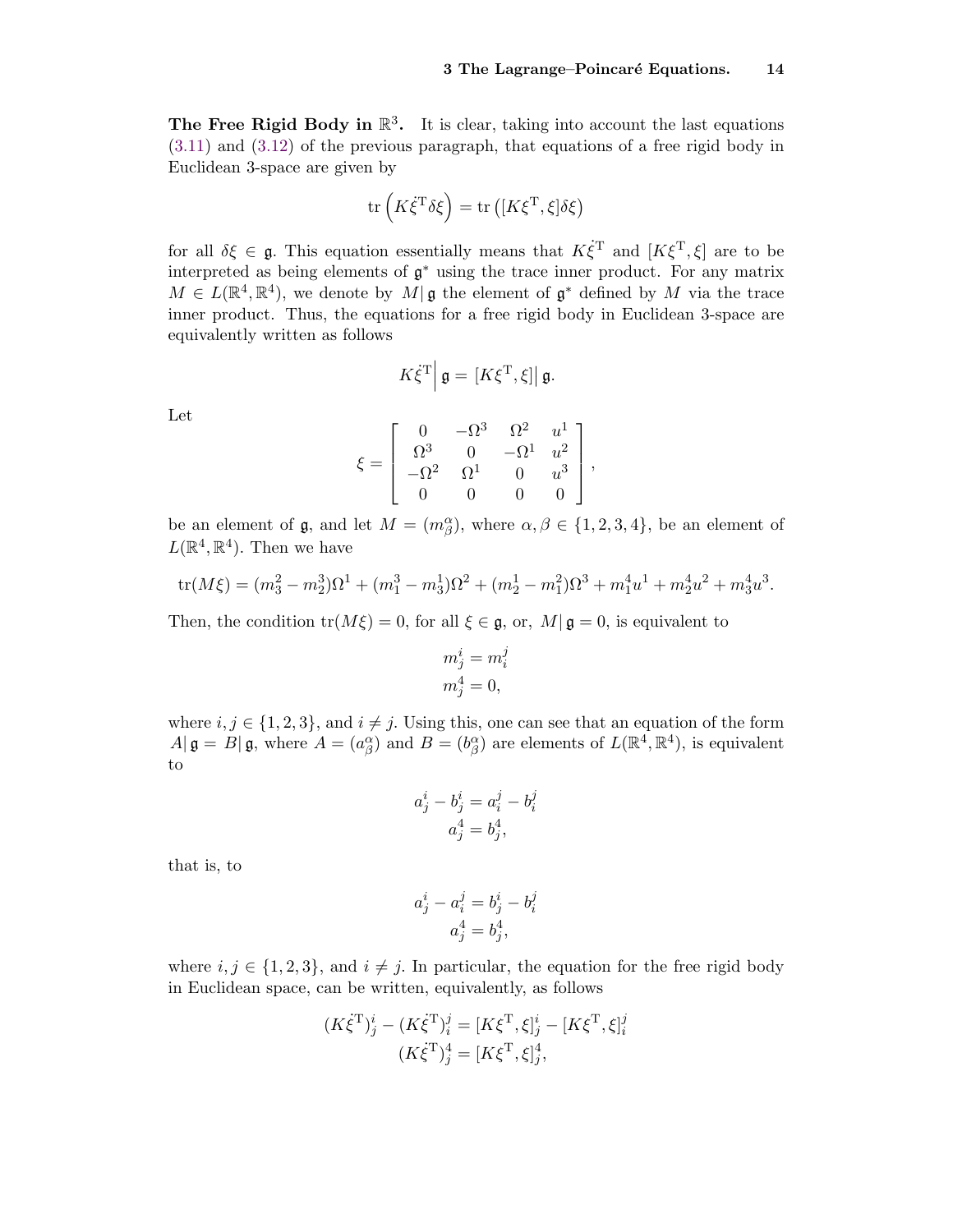where  $i, j \in \{1, 2, 3\}$ , and  $i \neq j$ . After carrying out the indicated calculations, one sees that these equations are equivalent to

$$
I\dot{\Omega} = I\Omega \times \Omega
$$
  

$$
\dot{u} = -\Omega \times u,
$$

where

$$
I = \left[ \begin{array}{ccc} I_1 & 0 & 0 \\ 0 & I_2 & 0 \\ 0 & 0 & I_3 \end{array} \right],
$$

and

$$
I_1 = K_2 + K_3
$$
  
\n
$$
I_2 = K_3 + K_1
$$
  
\n
$$
I_3 = K_1 + K_2.
$$

The physical interpretation of the previous equations is clear. The first equation is simply Euler equation, where  $\Omega$  is the body angular velocity, and the second represents the motion of the velocity of the center of mass  $u$ , as viewed from the body.

Equations of the Asteroid Pair in Vector Notation. We now give the explicit equations, in vector notation, for the asteroid pair problem, just as we did with one asteroid.

Let  $\varphi_2(x) = -x^{-1}\varphi_1(x)x$ . Equations [\(3.9\)](#page-12-0) and [\(3.10\)](#page-12-1) can be written as follows,

$$
\operatorname{tr} K \dot{\xi}_1^{\mathrm{T}} \Big| \mathfrak{g} = \operatorname{tr} [K \xi_1^{\mathrm{T}}, \xi_1] \Big| \mathfrak{g}
$$
  

$$
\operatorname{tr} K \dot{\xi}_2^{\mathrm{T}} \Big| \mathfrak{g} = \operatorname{tr} [K \xi_2^{\mathrm{T}}, \xi_2] \Big| \mathfrak{g}.
$$

Proceeding in a similar way as we did with the case of one asteroid, we obtain the equations

$$
(K_k \dot{\xi}_k^{\mathrm{T}})^i_j - (K_k \dot{\xi}_k^{\mathrm{T}})^j_i = [K_k \xi_k^{\mathrm{T}}, \xi_k]^i_j - [K_k \xi_k^{\mathrm{T}}, \xi_k]^j_i + \varphi_{kj}^i(x) - \varphi_{ki}^j(x) (K_k \dot{\xi}_k^{\mathrm{T}})^4_j = [K_k \xi_k^{\mathrm{T}}, \xi_k]^4_j + \varphi_{ki}^4(x),
$$

where  $i, j \in \{1, 2, 3\}, i \neq j$  and  $k = 1, 2$ . Using these equations, one can easily obtain, after some straightforward calculations, the following equations

$$
I\dot{\Omega}_k = I_k \Omega_k \times \Omega_k + F_k(x) \tag{3.13}
$$

$$
\dot{u}_k = -\Omega_k \times u_k + \psi_k(x),\tag{3.14}
$$

where

$$
\hat{F}_{kj}^i(x) = \varphi_{kj}^i - \varphi_{ki}^j,
$$

and

$$
\psi_k^i(x) = \frac{1}{M_k} \varphi_{k4}^{\mathrm{t}i}
$$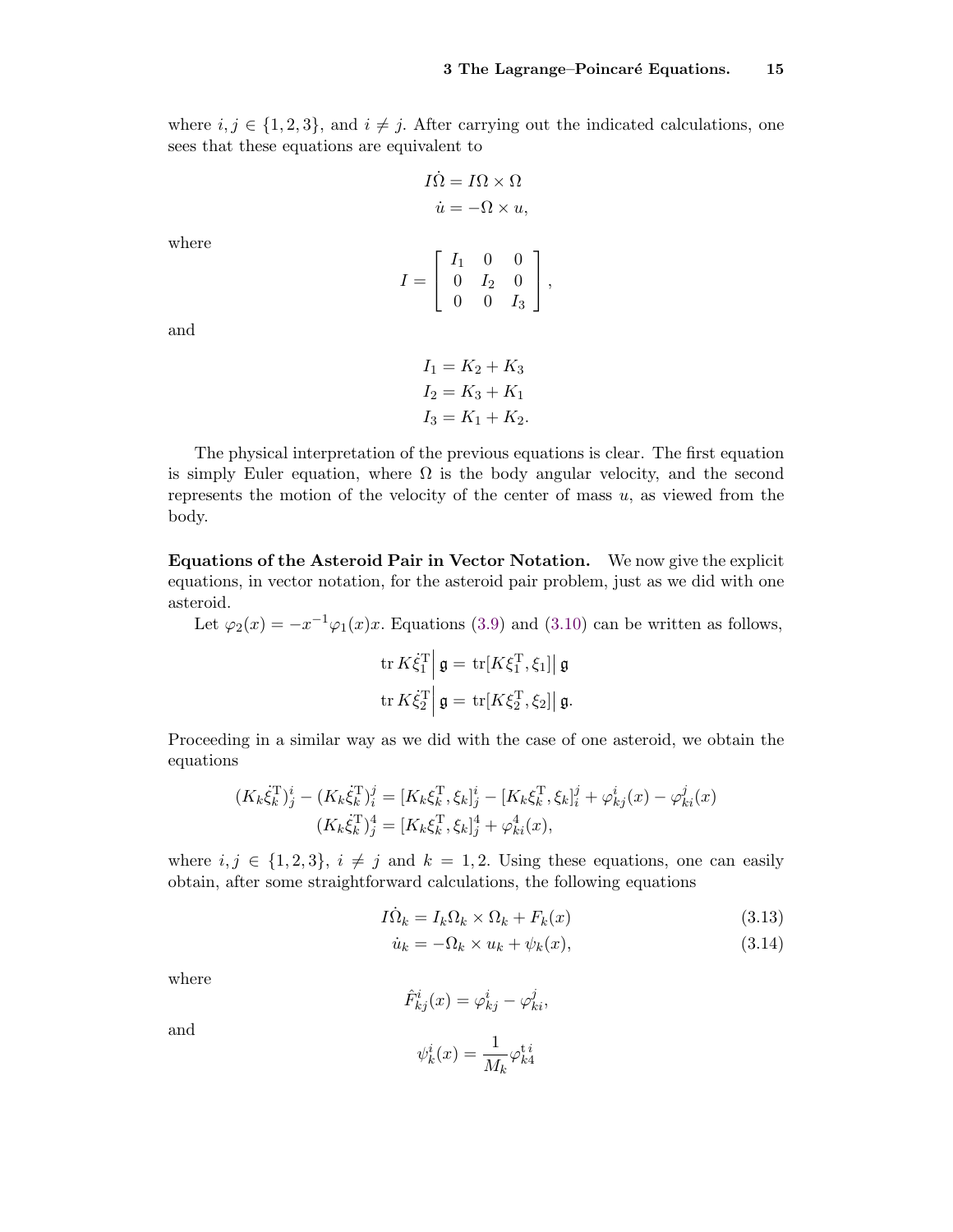for  $k = 1, 2$ . The complete system of equations of motion for the pair asteroid is, therefore,

$$
I\dot{\Omega}_k = I_k \Omega_k \times \Omega_k + F_k(x) \tag{3.15}
$$

$$
\dot{u}_k = -\Omega_k \times u_k + \psi_k(x) \tag{3.16}
$$

<span id="page-15-4"></span><span id="page-15-3"></span><span id="page-15-2"></span>
$$
\dot{x} = x\xi_2 - \xi_1 x,\tag{3.17}
$$

for  $k = 1, 2$ . These equations are in agreement with those in the literature, such as in [Maciejewski](#page-18-5) [\[1995,](#page-18-5) [1999\]](#page-18-6).

**The Hamilton–Poincaré Equations.** These equations were introduced in [Cen](#page-18-9)[dra, Marsden, Pekarsky, and Ratiu](#page-18-9) [\[2003\]](#page-18-9). They are essentially, reduced Hamilton equations in a similar sense that the Lagrange–Poincaré equations are reduced Euler–Lagrange equations. Keep in mind that in the special case in which  $Q = G$ , the Hamilton-Poincaré equations reduce to the Lie-Poisson equations (see, for instance, [Marsden and Ratiu](#page-19-11) [\[1999\]](#page-19-11) for an exposition of these equations and how to realize them via Poisson reduction and see [Cendra, Marsden, Pekarsky, and Ratiu](#page-18-9) [\[2003\]](#page-18-9) for how to obtain them by reduction of Hamilton's phase space principle.

We next derive the Hamilton–Poincaré equations for the pair asteroid problem. The reduced fiber derivative (that is the reduced Legendre transformation) of the reduced Lagrangian  $l(x, \dot{x}, \xi_2)$  of the pair asteroid is the map

$$
\mathbb{F}l:TX\oplus\mathfrak{g}\to T^*X\oplus\mathfrak{g}^*,
$$

defined by  $\mathbb{F}l(x, \dot{x}, \xi_2) = (x, y, \pi^2)$ , where

<span id="page-15-1"></span><span id="page-15-0"></span>
$$
y = \frac{\partial l}{\partial \dot{x}}(x, \dot{x}, \xi_2)
$$
\n(3.18)

$$
\pi^2 = \frac{\partial l}{\partial \xi_2}(x, \dot{x}, \xi_2). \tag{3.19}
$$

The metric  $k_2$  induces a metric  $k^2$  in  $\mathfrak{g}^*$  in a natural way, namely, for any given  $\xi_2 \in \mathfrak{g}$ , we have  $k^2(k_2(\xi_2, .), k_2(\xi_2, .)) = k_2(\xi_2)$ . Then, for  $\pi^2$  as in [\(3.19\)](#page-15-0), we have  $k^2(\pi^2) = k_2(\xi_2)$ , where, by definition,  $k^2(\pi^2) = k^2(\pi^2, \pi^2)$ . In a similar way, let  $k^1$ be the metric in  $\mathfrak{g}^*$  induced by  $k_1$ . We now extend  $k^1$  to a right invariant metric, also called  $k^1$ , in  $T^*X \equiv T^*G$ .

Using the fact that  $\xi_1 = x\xi_2 x^{-1} - x^{-1}$ , we see that y, which is given by [\(3.18\)](#page-15-1), satisfies  $y = -k_1(\xi_1, t)x$ , where the right hand side is the right translation of  $-k_1(\xi_1,.) \in \mathfrak{g}^*$  to the element  $x \in G$ . Therefore, we obtain,  $k^1(y) = k_1(\xi_1)$ . Collecting results, we see that the kinetic energy for the asteroid pair, namely,

$$
\frac{1}{2}k_1(\xi_1)+\frac{1}{2}k_2(\xi_2),
$$

can be written as follows,

$$
\frac{1}{2}k^1(x)(y) + \frac{1}{2}k^2(\pi^2).
$$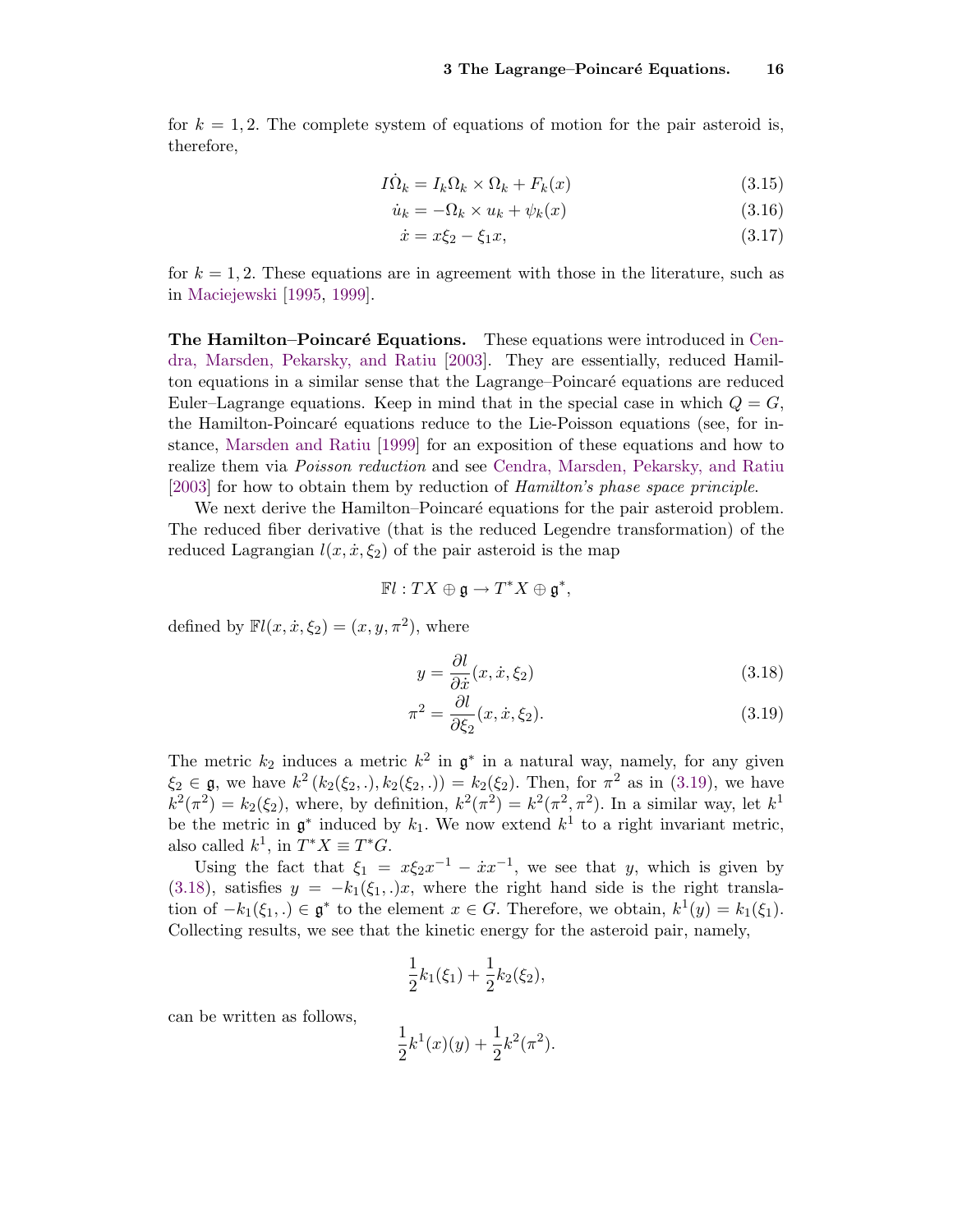Finally, the reduced Hamiltonian  $h: T^*X \oplus \mathfrak{g}^* \to \mathbb{R}$  is given as usual by the formula kinetic plus potential energy, so we obtain,

$$
h(x, y, \pi^{2}) = \frac{1}{2}k^{1}(x)(y) + \frac{1}{2}k^{2}(\pi^{2}) + V(e, x).
$$

Using the Hamiltonian h and a torsionless affine connection  $\nabla$  on G, (a specific choice is made below), we can write the Hamilton–Poincaré equations, as follows,

$$
\frac{Dy}{Dt} = -\frac{\partial h}{\partial x}
$$

$$
\dot{x} = k^1(x)(y,.)
$$

$$
\xi_2 = k^2(\pi^2,.)
$$

$$
\frac{D\pi^2}{Dt} = \text{ad}^*_{\xi_2}\pi^2.
$$

If one chooses the connection  $\nabla$  to be the Levi-Civita connection of the right invariant metric  $k^1$  in X, one can give a more explicit expression for

$$
\frac{\partial h}{\partial x}.
$$

First of all we have

$$
\frac{\partial h}{\partial x}(x, y, \pi^2) = \frac{1}{2} \frac{\partial k^1(x)(y)}{\partial x} + \frac{\partial V(x, e)}{\partial x},
$$

where the partial derivative with respect to  $x$  has to be understood in a covariant sense, as explained in [Cendra, Marsden, Pekarsky, and Ratiu](#page-18-9) [\[2003\]](#page-18-9). Since  $\nabla k^1 = 0$ , we see that, for any tangent vector  $v_x \in T_xX$ , we have

$$
\frac{1}{2}\frac{\partial k^1(x)(y)}{\partial x}(v_x) = \kappa^1(x)(y, v_x),
$$

which defines a tensor field  $\kappa^1(x) \in T^1_1(X)$ , depending on  $k^1$ . This gives

$$
\frac{\partial h}{\partial x}(x, y, \pi^2) = \kappa^1(x)(y,.) + \frac{\partial V(x, e)}{\partial x}
$$

Collecting results, we can write the Hamilton-Poincaré equations equivalently as follows.

$$
\frac{Dy}{Dt} = -\kappa^1(x)(y,.) - \frac{\partial V(x,e)}{\partial x}
$$
\n(3.20)

<span id="page-16-2"></span><span id="page-16-1"></span><span id="page-16-0"></span>
$$
\dot{x} = k^1(x)(y,.)
$$
\n(3.21)

$$
\frac{D\pi^2}{Dt} = \text{ad}_{k^2(\pi^2,.)}^* \pi^2.
$$
 (3.22)

This system of equations has some interesting features; for instance, the last equation is not coupled to the first two. Also, the first equation is affine in  $y$ , while the second equation is linear in y.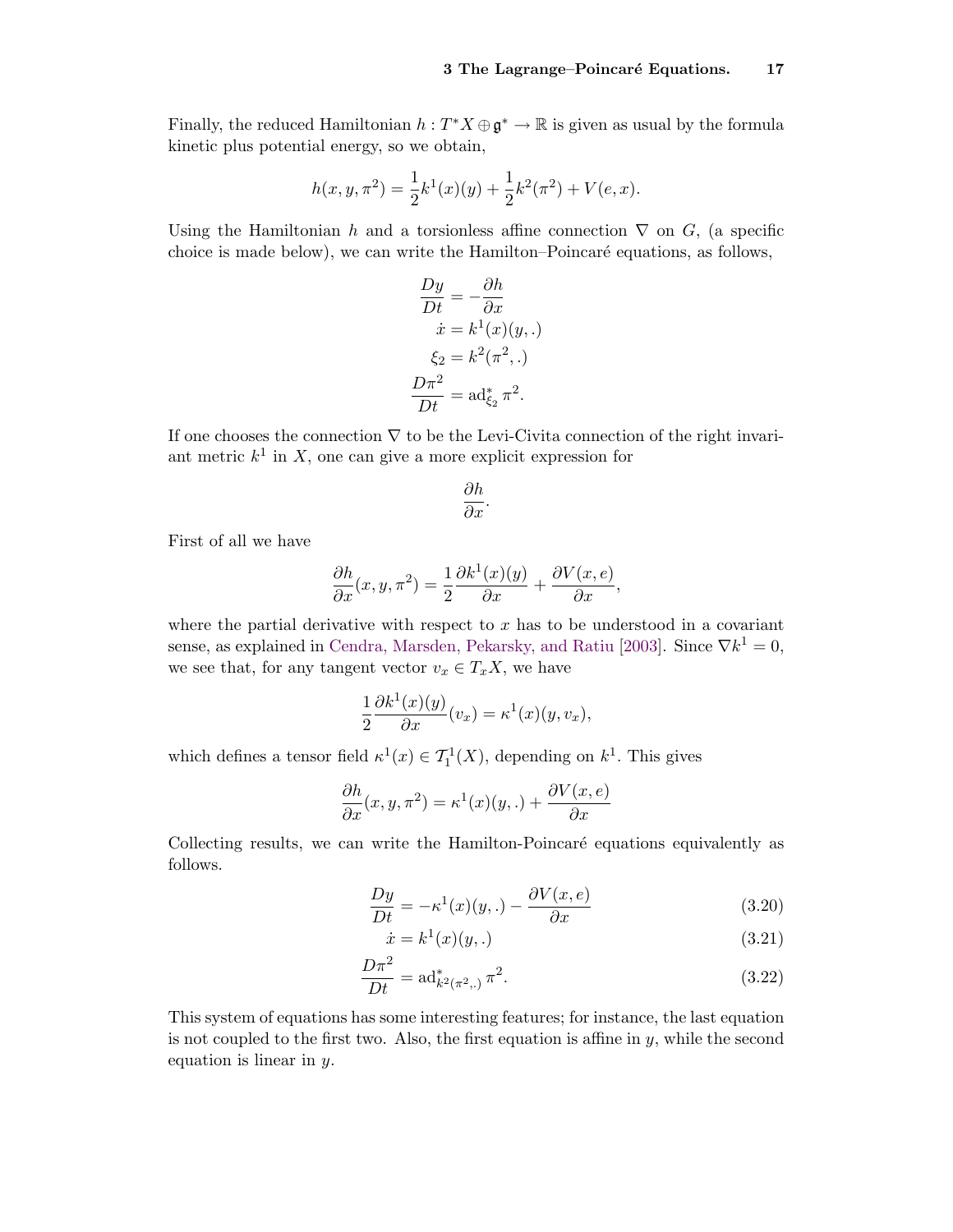Poisson Bracket and Symplectic Leaves in  $T^*X \oplus \mathfrak{g}^*$ . Following [Cendra,](#page-18-9) [Marsden, Pekarsky, and Ratiu](#page-18-9) [\[2003\]](#page-18-9), and taking into account that the principal connection A we have chosen is integrable, we can easily see that the induced Poisson Bracket in  $T^*X \oplus \mathfrak{g}^*$  is given simply by

$$
\{f,g\}(x,y,\pi^2) = \{f,g\}_{T^*X}(x,y,\pi^2) + \{f,g\}_{\mathfrak{g}^*}(x,y,\pi^2),
$$

Where  $\{f,g\}_{T^*X}$  is the standard Poisson bracket in  $T^*X$ , and  $\{f,g\}_{\mathfrak{g}^*}$  is the standard Poisson bracket in  $\mathfrak{g}^*$ . The symplectic leaves are also relatively easy to compute, following [Cendra, Marsden, Pekarsky, and Ratiu](#page-18-9) [\[2003\]](#page-18-9), and are given by  $T^*X \times \mathcal{O}_{\mu}$ , where  $\mathcal{O}_{\mu}$  is the coadjoint orbit that contains  $\mu$ . The symplectic form is given by

$$
\omega(.,.) = \omega_{T^*X}(.,.) + \omega_\mu(.,.),
$$

where  $\omega_{\mu}$  is the canonical symplectic form on  $\mathcal{O}_{\mu}$ . This also provides a nice example for the theory in [Marsden and Perlmutter](#page-19-12) [\[2000\]](#page-19-12).

## 4 Conclusions and Future Directions.

What does one gain from what appears, at first sight, to be a very complicated derivation of equations that are already in the literature? The main overall benefit is that this derivation puts the problem properly into the general framework of geometric mechanics. For instance, it answers, automatically, the following basic question: in what sense are the equations  $(3.15)$ ,  $(3.16)$ , and  $(3.17)$  variational? For example, the answer to such questions are critical for the use of modern variational numerical integration techniques, as in, for instance, [Marsden and West](#page-19-9) [\[2001\]](#page-19-9) and [Lew, Marsden, Ortiz, and West](#page-18-10) [\[2004\]](#page-18-10).

Similarly, the Hamilton-Poincaré formulation gives a very nice setting in which one can derive the Poisson bracket formulation of the problem. For instance, it answers, in a systematic way, the sense in which equations [\(3.20\)](#page-16-0), [\(3.21\)](#page-16-1), and [\(3.22\)](#page-16-2) are Hamiltonian. Many of the previous approaches were quite ad hoc in this regard.

We have also mentioned another benefit, namely that the geometric mechanics setting is the first step that is needed to make use of the energy-momentum method, which has not been heretofore employed for this problem. It is the most powerful stability method known for mechanical systems with symmetry and so its use in future researches will be very important. This is also essential for carrying out the dynamical systems analysis of tube and lobe dynamics, ejection calculations, capture probabilities, etc. There is much current interest in these techniques at present; see, for example, [Astakhov, Burbanks, Wiggins, and Farrelly](#page-18-11) [\[2003\]](#page-18-11); [Koon, Marsden,](#page-18-1) [Ross, Lo, and Scheeres](#page-18-1) [\[2004\]](#page-18-1); [Dellnitz, Junge, Koon, et al.](#page-18-3) [\[2004\]](#page-18-3) and references therein. It is clear that future applications and development of these techniques are going to depend on the structures and the variational computational algorithms that geometric mechanics provides and the present article is, we believe, a useful contribution towards these goals.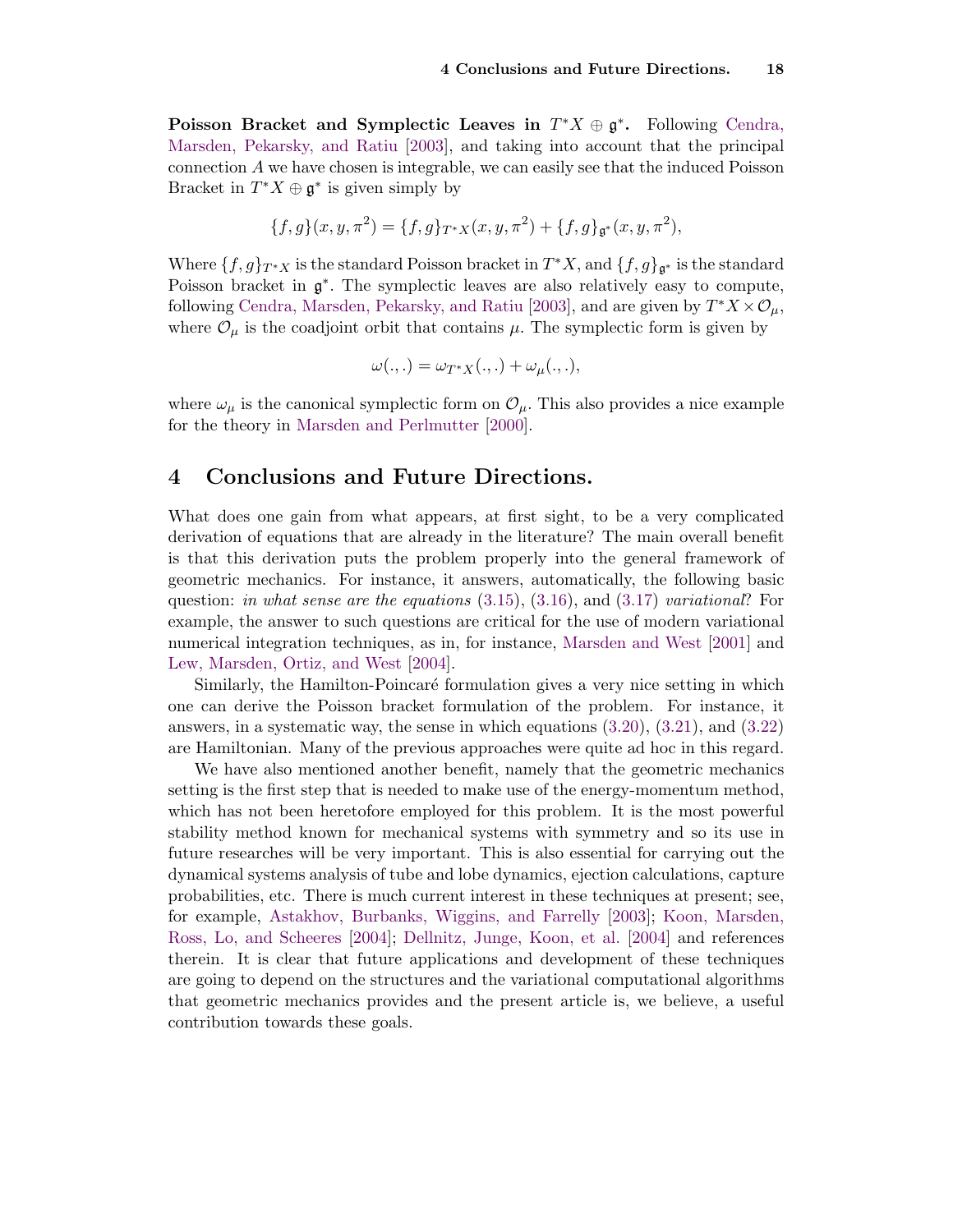Acknowledgements. We thank Steven Brunton, Eva Kanso, Wang-Sang Koon, Martin Lo, Tudor Ratiu, Shane Ross, Dan Scheeres for their interest and remarks. This research was partially supported by NSF grant DMS-0204474.

#### References

- <span id="page-18-11"></span>Astakhov, S. A., A. D. Burbanks, S. Wiggins, and D. Farrelly [2003], Chaos-assisted capture of irregular moons, Nature 423, 264–267.
- <span id="page-18-8"></span>Bloch, A. [2003], Nonholonomic Mechanics and Control, (with the collaboration of J. Ballieul, P. Crouch, and J.E. Marsden). Interdisciplinary Applied Mathematics, volume 24, Springer-Verlag.
- <span id="page-18-9"></span>Cendra, H., J. E. Marsden, S. Pekarsky, and T. S. Ratiu [2003], Reduction of Hamilton's phase space principle, Moscow Mathematical Journal (special volume in honor of V. Arnold), 3, 833–867.
- <span id="page-18-2"></span>Cendra, H., J. E. Marsden, and T. S. Ratiu [2001], Lagrangian reduction by stages, volume 152 of Memoirs. American Mathematical Society, Providence, R.I.
- <span id="page-18-3"></span>Dellnitz, M., O. Junge, W. S. Koon, F. Lekien, M. W. Lo, J. E. Marsden, K. Padberg, R. Preis, S. Ross, and B. Thiere [2004], Transport in dynamical astronomy and multibody problems, (preprint). preprint.
- <span id="page-18-7"></span>Goździewski, K. and A. J. Maciejewski [1999], Unrestricted planar problem of a symmetric body and a point mass. Triangular libration points and their stability, Celest. Mech. and Dyn. Astron. 75, 251–285.
- <span id="page-18-4"></span>Kanso, E., J. E. Marsden, C. W. Rowley, and J. Melli-Huber [2004], Locomotion of articulated bodies in a perfect fluid, (submitted).
- <span id="page-18-1"></span>Koon, W.-S., J. E. Marsden, S. Ross, M. Lo, and D. J. Scheeres [2004], Geometric mechanics and the dynamics of asteroid pairs, NY Acad of Sciences 1017, 11–38.
- <span id="page-18-10"></span>Lew, A., J. E. Marsden, M. Ortiz, and M. West [2004], Variational time integration for mechanical systems, Intern. J. Num. Meth. in Engin. , 60, 153–212.
- <span id="page-18-5"></span>Maciejewski, A. [1995], Reduction, relative equilibria and potential in the two rigid bodies problem, Celest. Mech. and Dyn. Astron. 63, 1–28.
- <span id="page-18-6"></span>Maciejewski, A. J. [1999], The two rigid bodies problem. Reduction and relative equilibria. In Hamiltonian systems with three or more degrees of freedom  $(S'Aqaró,$ 1995), volume 533 of NATO Adv. Sci. Inst. Ser. C Math. Phys. Sci., pages 475– 479. Kluwer Acad. Publ., Dordrecht.
- <span id="page-18-0"></span>Margot, J. L., M. C. Nolan, L. A. M. Benner, S. J. Ostro, R. F. Jurgens, J. D. Giorgini, M. A. Slade, and D. B. Campbell [2002], Binary asteroids in the nearearth object population. Science, 296, 1445-1448.